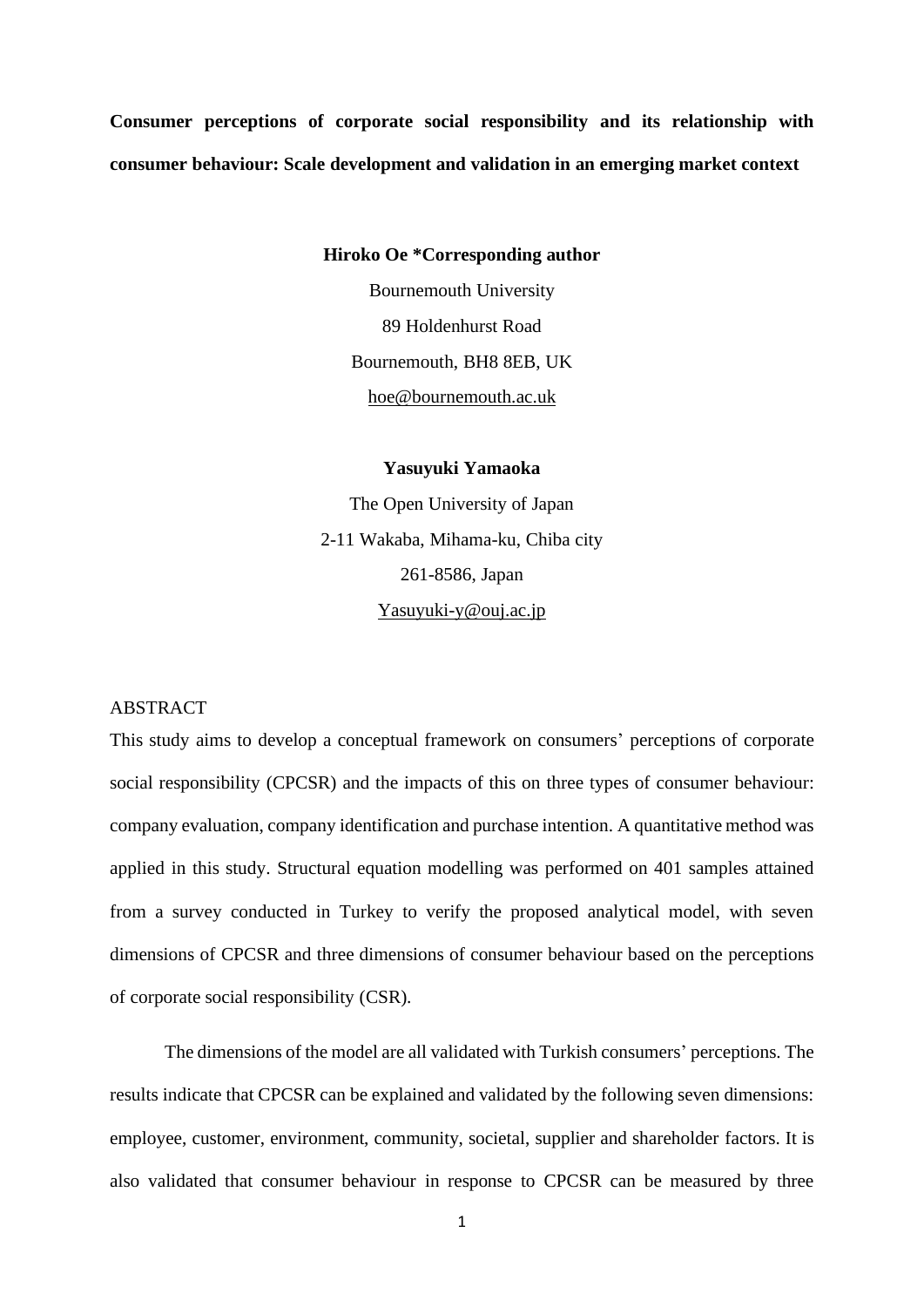dimensions: company evaluation, company identification and purchase intention. As a holistic model, the proposed framework has been approved with the Turkish consumers' dataset. However, it has been found that CPCSR does not have a big impact on consumers' behaviour: the results of this study show that CPCSR has a weaker impact on consumers' CSR behaviour.

While investigation into issues of CSR in emerging markets is essential for twenty-firstcentury business ethics, the research theme of this study is how to support and guide consumers to be more proactive and responsive to CSR concepts. The validated and proposed model with practical dimensions can assist businesses to assess CPCSR relative to its impact on consumer behaviour.

# **Keywords**

Consumer perception, Corporate social responsibility (CSR), Consumer behaviour, Structural equation modelling, Emerging market

## INTRODUCTION

In the last few decades, interest in corporate social responsibility (CSR) has grown among both academics and practitioners (Alvarado-Herrera et al., 2015; Harrison et al., 2019; Hur et al., 2020; Saxon et al., 2020). This is mainly because CSR influences various aspects of a firm's operations (Sethi et al., 2017; Szőcs & Schlegelmilch, 2020) and might benefit firms in various ways (Assiouras et al., 2011; Kalwani & Mahesh, 2020). As one example of an established analytical frame with layers, Carroll (1979) proposed the dimensions as Carroll's pyramid, and this has since been the basis for CSR literature and discussions. In line with the increase of interest and discussions of CSR, big companies (such as Fortune 500 companies) have been engaging in CSR activities as a strategy for maintaining customers (Moratis & Cochius, 2017;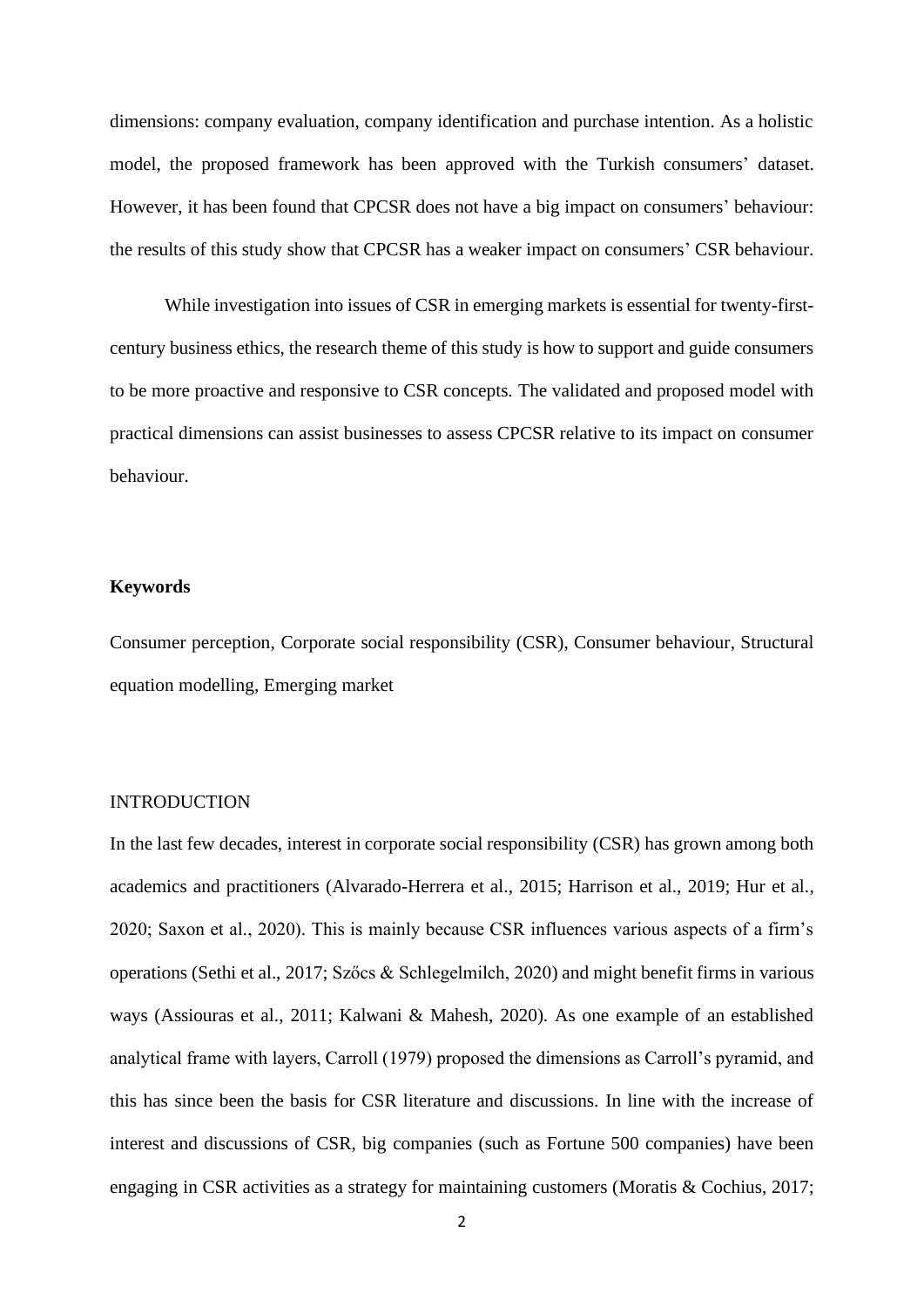Popa & Dabija, 2019). Standardised frameworks, such as the ISO 26000, have also provided a practical benchmark for firms to announce their ethical business values to their stakeholders and shareholders.

Although research on CSR has a long history in academia, for some time there was a lack of attention on its effects on consumer behaviours and consumers' perceptions of a firm (Brown & Dacin, 1997). However, the number of studies published regarding the relationship between organisations' CSR activities and consumer reactions to them increased after the 1990s (Maignan, 2001). The CSR actions of firms have been discussed to develop the potential positive influence on consumer attitudes towards the firms' ethical behaviours and products, but the early stages of research mostly studied these relationships in developed countries, especially in the USA (Arli & Lasmono, 2009; Brown & Dacin, 1997; Maignan, 2001; Sen & Bhattacharya, 2001). Consumers' reactions towards a company's CSR activities have still not been fully investigated, but scholars have now discussed some other factors that have impacts on consumers' reactions to companies, such as the total expenditure for CSR activities (Green & Peloza, 2014) and strategic marketing communication efforts (Luu, 2019).

Szőcs & Schlegelmilch (2020) have argued that CSR is not a stagnant concept but a dynamic one that evolves an organisation's culture based on transitions of cultural standards and behaviour. Therefore, the impact of CSR on consumers' reactions to a company can differ from market to market and culture to culture; established CSR frameworks such as Carroll's (1979) are not necessarily best suited for contexts beyond the developed market.

The aim of this study is to investigate consumers' perceptions of CSR (CPCSR) in emerging markets and to examine the impact of CPCSR on consumer behaviour. In doing so, the proposed analytical model, which suggests that CPCSR has significant impacts on consumer responses (i.e. purchase intention (PI) (Coyle & Thorson, 2001; Putrevu & Lord, 1994), company evaluation (CE) (Goldsmith et al., 2000) and consumer company identities (CCI)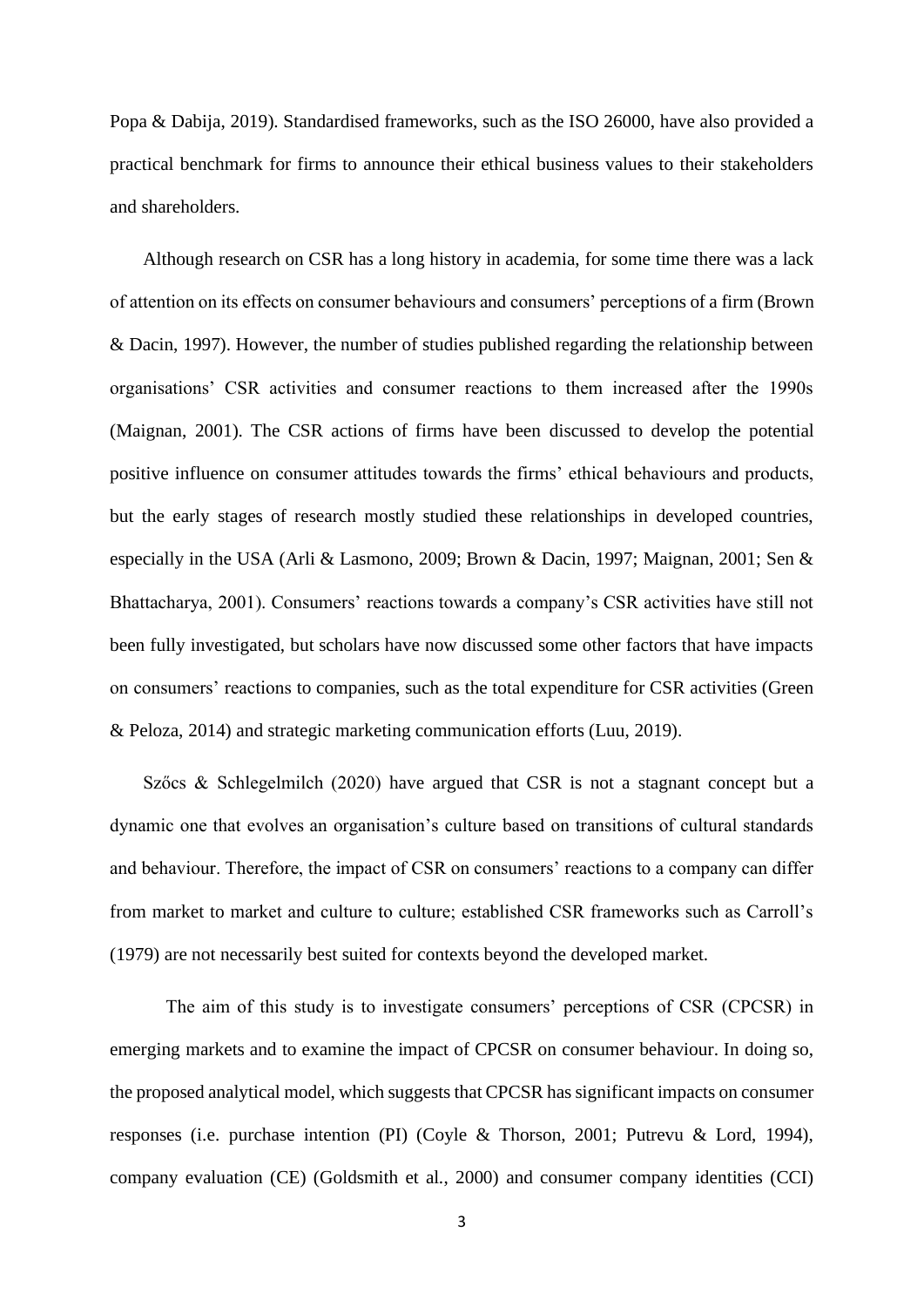(Bergami & Bagozzi, 2000), is validated against primary data collected from Turkey. Thus, this study bridges the gap in academic literature on how firms' CSR activities influence consumers' responses in reality, especially in emerging markets.

The next sections review the relevant theories and academic discussions on the conceptualisation of the relationship between companies' CSR activities, from the perspective of seven dimensions (consumer, employee, environment, community, society, shareholder and supplier), and consumer responses (i.e. PI, CE and CCI). It is followed by empirical analysis, discussion and conclusions, as well as recommendations for future study and limitations.

# **THEORETICAL BACKGROUND AND HYPOTHESES**

Corporate Social Responsibility: Origins and debates

Although the Industrial Revolution can be accepted as the starting point of CSR, at least with respect to some of its activities and practices, the term is mostly a concept of the twentieth century, and the systematic reasoning and conceptual frameworks associated with it were improved upon after the 1950s (Carroll, 2008). There are various definitions, debates and theoretical explanations of CSR, but it is still difficult to find a widely accepted definition of the concept (Öberseder et al., 2014; Turker, 2009). Despite the fact that there is no unique definition of CSR, the most established and accepted model of CSR was proposed by Archie Carroll in 1979. This model was further refined in 1991 and 2009 (Crane & Matten, 2010). Carroll (1979) claimed that four types of social responsibilities constitute CSR in total: economic, legal, ethical and discretionary. In 1991, Carroll revisited his first definition and replaced the term 'discretionary' with 'philanthropic'.

Since Carroll's contribution, researchers have been trying to discuss and define CSR to develop more actionable implications for both practical and academic uses. As Dahlsrud (2008)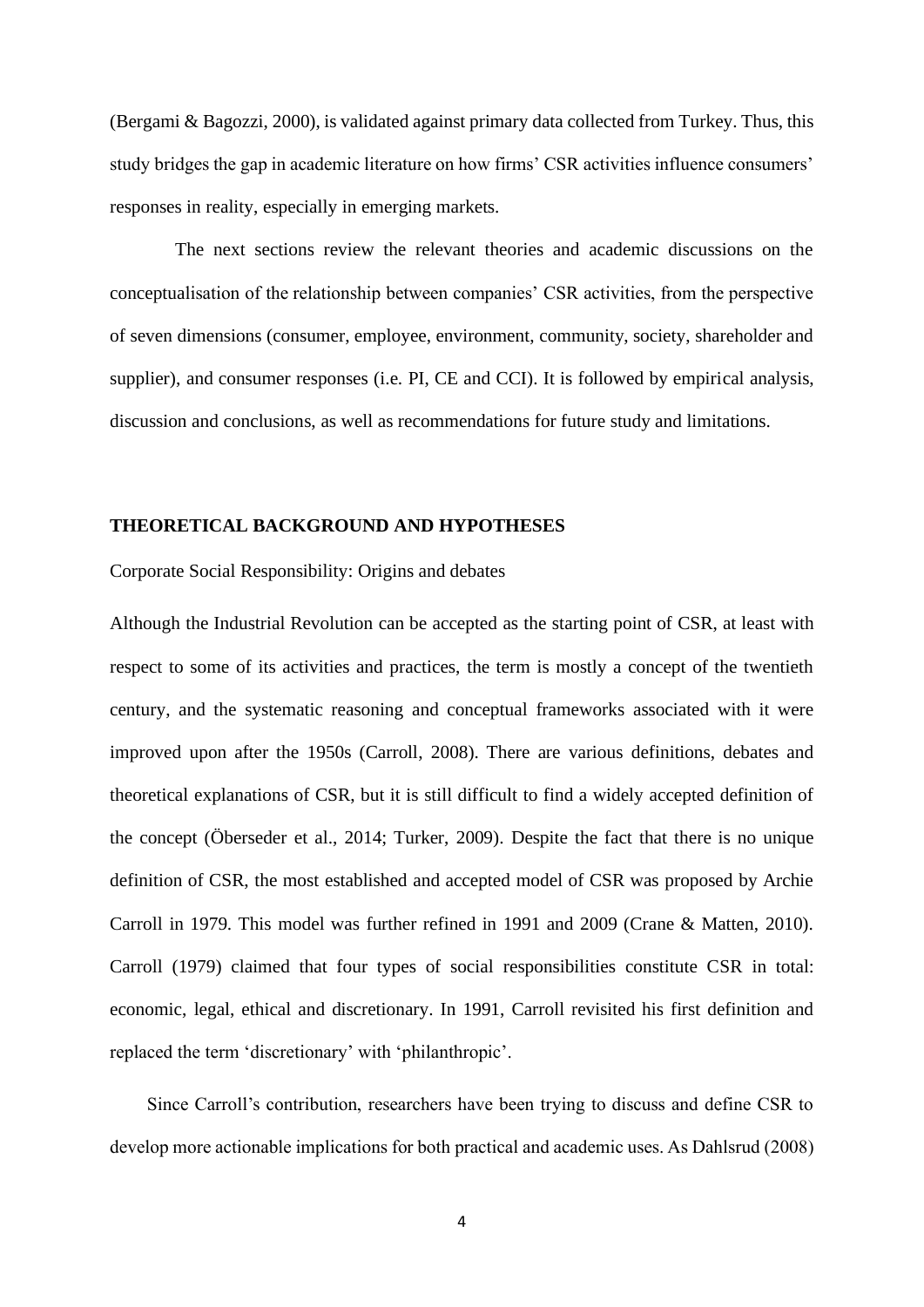discussed in his exploration of 37 definitions of CSR, there have been five main areas examined in CSR literature: stakeholder, social, economic, voluntary and environmental. From these discussions, two key benchmarks have been developed: the ISO 26000, launched in 2010 (Moratis, 2016), and the United Nations Sustainable Development Goals (UN SDGs), launched in 2015 as the agreed-upon guidance for the 2030 Agenda for Sustainable Development, adopted by all United Nations member states (United Nations, 2015). Both these frameworks define CSR as the responsibility to contribute to societies and economies with ethical behaviours and values that impact all five areas of behavioural dimension.

As noted previously, the established CSR framework, Carroll's CSR pyramid, has long been used as a discussion framework for the analysis of companies' CSR strategies (Carroll, 1991; Carroll, 2016; Nalband & Kelabi, 2014). In the timeline of this discussion, Schwartz and Carroll (2003) explored Carroll's conceptual model with three key questions about CSR (1979) and the pyramid of CSR (1991), proposing an alternative approach with which CSR can be conceptualised with the three core domains of economic, legal and ethical responsibilities.

However, despite the academic efforts, in this globalised age, some challenges have been acknowledged associated with the use of Carroll's pyramid in different markets with different societal and economic values, leading to differences in the prioritisation of the layers. One study suggested that the order of priority in the established model was not the best model for a different market, such as an African nation. It was suggested that priorities can be different from the classic American order of priorities (Visser, 2006).

CSR should be analysed with a holistic view, not only focusing on ensuring economic durability and boosting the economy to sustain businesses, but also integrating goals, both internal and societal (Lee & Chen, 2018; Lulu, 2019). CSR strategies are also used as a promotional tool (Golob et al., 2017; Hildebrand, 2011) through which interactive relationships can be developed between companies and customers.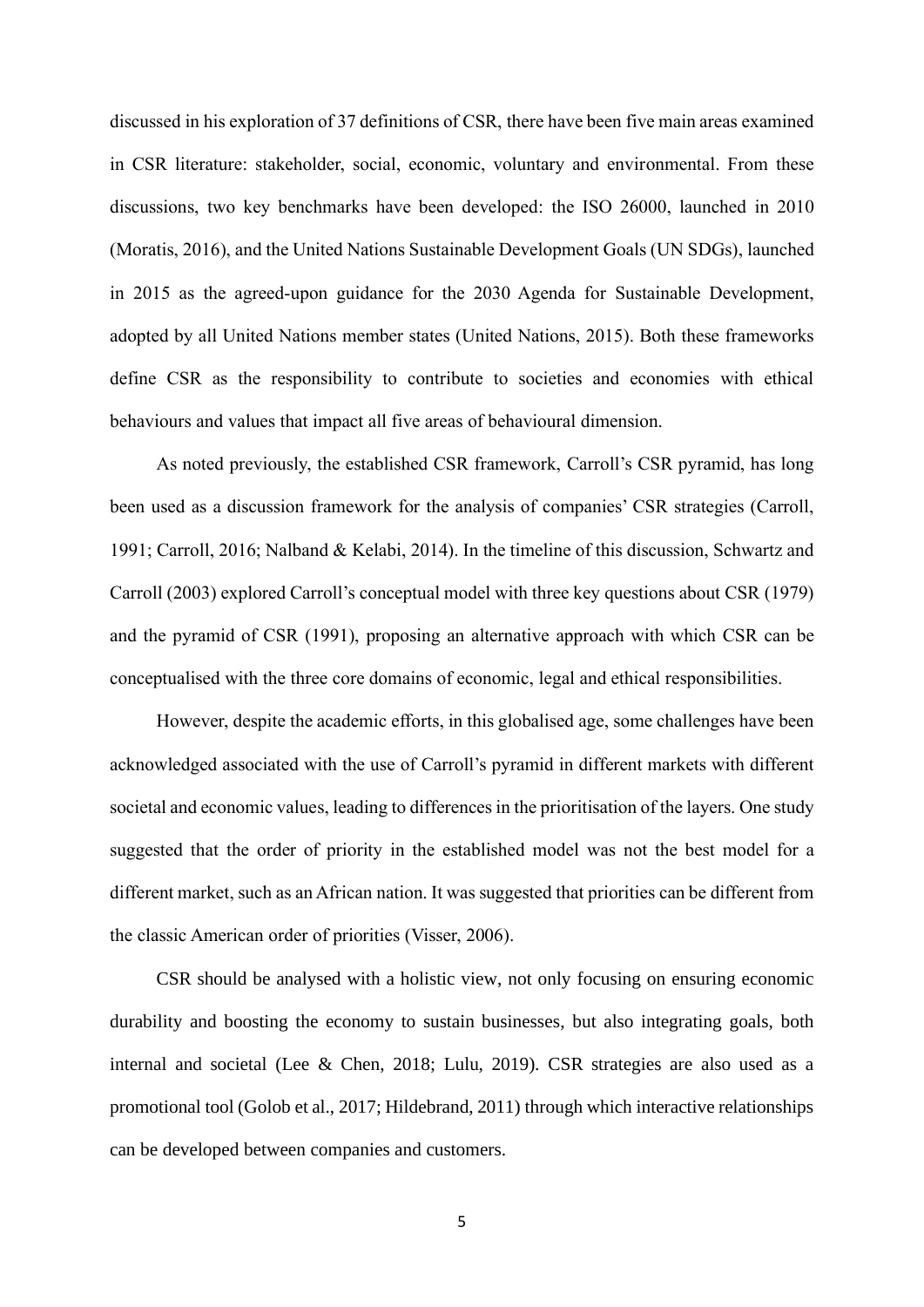### Consumers' Perceptions of Corporate Social Responsibility

Consumers want to buy products from companies they trust (Szőcs & Schlegelmilch, 2020). If the perceived social responsibility of a company is high, its rewards might be satisfied consumers, while low perceived social responsibility may cause boycott or other unwanted consumer action (Crane & Matten, 2010). The first large-scale consumer boycott in England occurred in 1790 regarding slave-harvested sugar (Arndt, 2003). More than 300,000 people boycotted sugar, and 400,000 signed a petition to Parliament demanding an end to the slave trade (Hochschild, 2005). However, research into CPCSR activities was rarely carried out until recent years (Maignan, 2001).

Although there is growing research into CSR activities and consumers' perception of and reaction towards these activities, consumer perception is still unclear to executives and researchers (Öberseder et al., 2014). Brown and Dacin (1997) claimed that a negative perception of corporate responsibility can detrimentally impact a product's overall evaluation, while a positive perception can improve product evaluations. Sen and Bhattacharya (2001) also suggested that there is a definite relationship between firms' CSR activities and consumer behaviour, and some other studies have demonstrated that consumers tend to buy products or services from firms actively engaged in CSR activities (Du et al., 2010; Sen et al., 2006).

A review of the CSR literature suggests a growing emphasis on how to address the relationship between CSR perceptions and consumer reactions (Brunk, 2010; Eckhardt et al., 2010; Öberseder et al., 2014). Although research into CPCSR has been accumulating, CPCSR discussions are still unclear on how to develop robust implications and suggestions for executives and researchers (Öberseder et al., 2014; Phole & Hittner, 2008), mainly because this theme regards in-depth subject areas that overlap with cultural values and traditional perspectives of markets and consumers.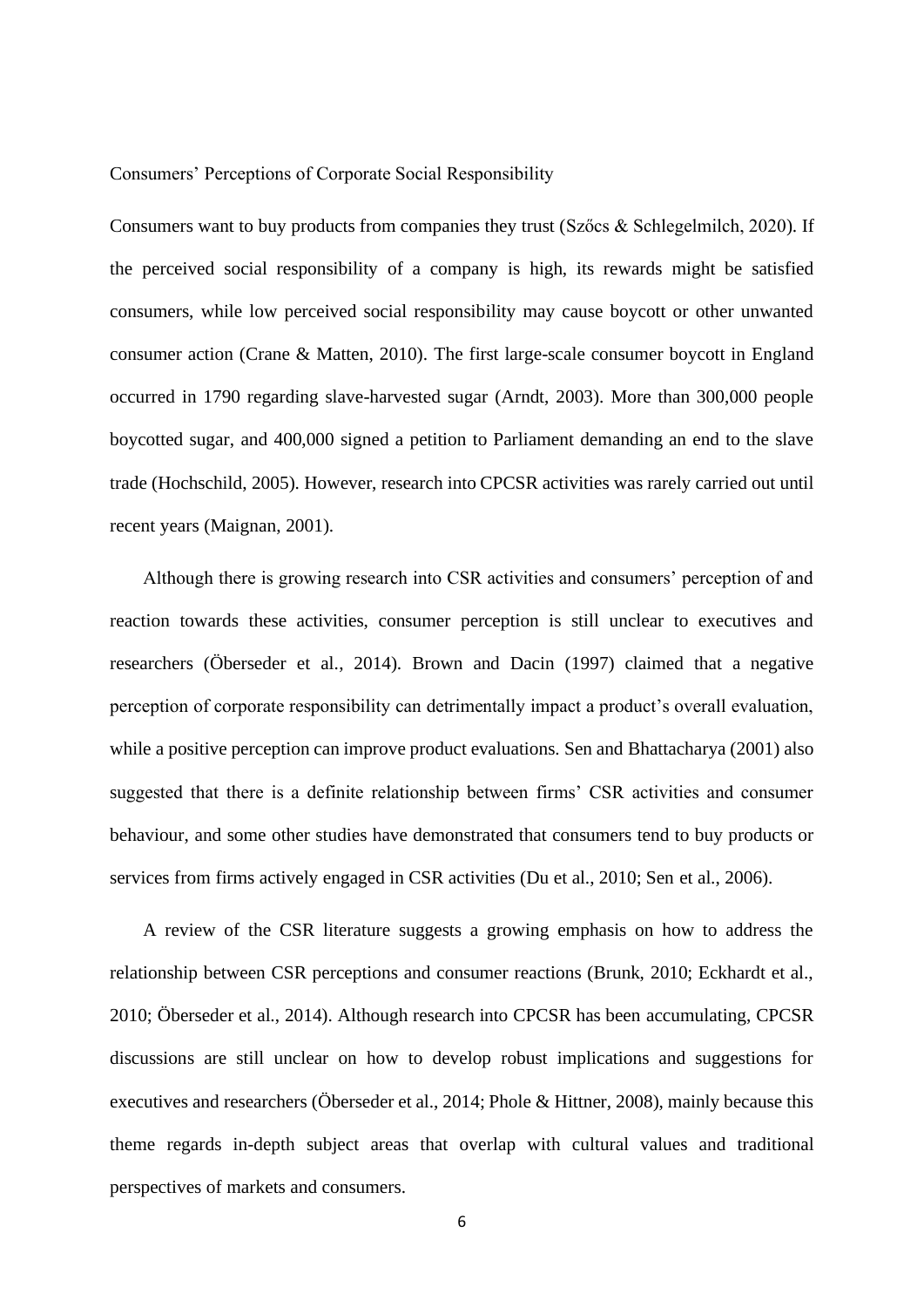To investigate the dimensions of CPCSR, the present study has adapted the model developed by Öberseder et al. (2014), which proposes that seven factors make up CPCSR. Distinguishing between different domains of firms' CSR activities has been attempted by various researchers because clarity of the antecedent factors is useful for defining the significance of the impact on consumer responses. Without sufficiently tangible implications from research, practitioners cannot implement focused CSR activities to sustain and acquire customers in the market (Harrison et al., 2019; Joo et al., 2019; Öberseder et al., 2014; O'Connor & Spangenberg, 2008; Pérez & Del Bosque, 2013; Turker, 2009). Öberseder et al. (2014) suggested a focus on a company's stakeholders (i.e. its employees, customers, environment, suppliers, local community, shareholders and society) as a practical model to apply to consumer studies.

Consumer behaviour in response to Consumers' Perceptions of Corporate Social Responsibility

As noted, the discussions of CPCSR have been accumulated and the developed scales for the analysis of CPCSR have been shared by researchers in various market contexts, which have led to actionable implications for both researchers and practitioners. Some scholars have investigated consumers' reactions towards CSR behaviour by testing consumers' systematic concurrence of sustainability values, beliefs and attitudes based on a holistic approach (Abdul-Muhim, 2007; Goswami, 2008; Kim et al., 2015; Ritch & Schroder, 2012). In doing so, it has been found that an ecolabel on products alone cannot have a significant impact on consumers' perceptions of the companies' eco-friendly attitudes, thereby implying that a more heuristic and systematic approach is required to enhance consumers' behaviour (Kim et al., 2015). However, their attempts focus on analysing consumers' value perceptions, behavioural tendencies and activities, not on the impact of the companies' CSR activities and the consumers' response to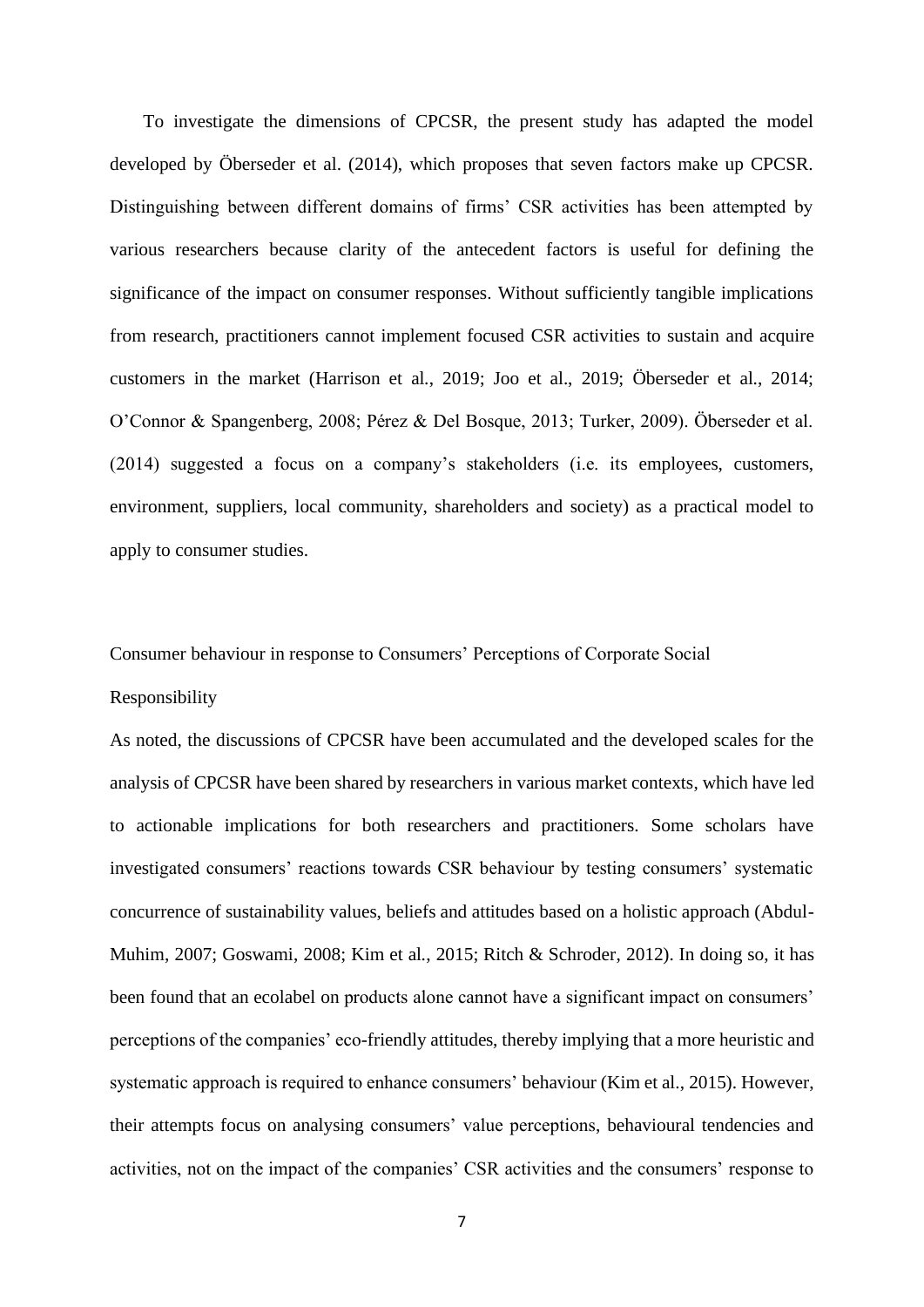those. Not enough close investigations into consumers' reactions to companies' CSR activities have been carried out, nor have there been sufficient detailed investigations into how companies design their CSR strategies to sustain and acquire consumers (Baskentli et al., 2019; Nguyen & Pervan, 2020; Schaefer et al., 2020).

Mainly because of this scarcity of research on the relationships of companies' CSR behaviour dimensions and the reactions to them, designing a conceptual framework for the analysis of key themes has been one of the challenging issues in CSR literature (Baskentli et al., 2020; Öberseder et al., 2014; Turker, 2009). There are various scopes and dimensions for the analysis of CSR (Alvarado-Herrera et al., 2015; Maignan & Ferrell, 2004), and there is no dominant model that has been agreed on. Furthermore, research into CPCSR and the impact on consumer behaviour has rarely been found until recent years (Öberseder et al., 2014). Although some scholars have explored consumers' responses to the companies' CSR activities, such as Brown and Dacin (1997) and Du et al. (2007) with their pioneering inquiries into the theme, an established model with practical scales from a holistic view showing a 'relational flow' has not been agreed on.

Every theoretical approach to CSR has some limitations. For instance, Carroll's pyramid model does not reflect consumer behaviour fully, as the model has only four CSR functions – ethical, philanthropic, economic and legal – which are too limited to measure consumers' real behaviour (Alvarado-Herrera et al., 2015). Some experimental studies have focused on consumer behaviour, but most of them assumed that all the other aspects were constant. However, in the real market, nothing is consistent, and consumers' CSR-related reactions to a firm are determined by a firm's actions and its stakeholder groups. In other words, consumer behaviour can be affected by other stakeholders, which is something a firm cannot control (Du et al., 2007). Considering this problem, a scale measuring consumer reactions towards CSR policies within the context of market competition was developed by Du et al. (2007). Turker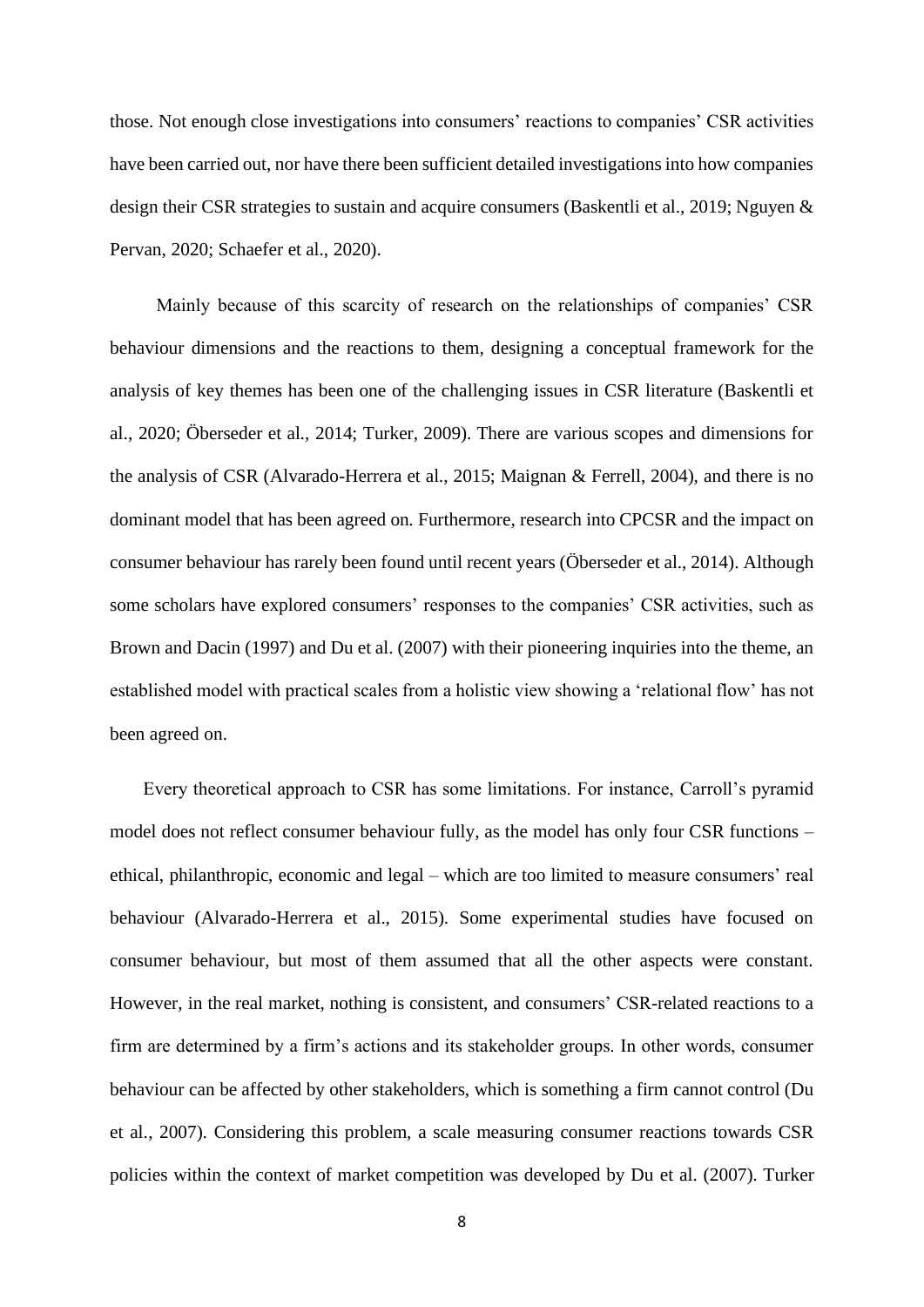(2009) also discussed the impact of CSR perceptions on consumer behaviour. However, all these conceptual frameworks have some limitations with respect to the objectives of this research. For example, the scale proposed by Turker (2009) aimed to measure CSR and the responsibilities of a business according to various stakeholders, so consumer behaviour was neglected. The conceptual framework proposed by Du et al. (2007) aimed to reflect a brand's competitive positioning (with respect to its CSR positioning) and consumer reactions towards these policies. On this point, as Brunk (2010) discussed, we should explore the impact of the reputation-building process on to the responses to companies' ethical behaviour. Brunk (2010) also suggested that the inferences in consumers' ethical perception formation (the seven factors comprising CPCSR) should be examined in terms of how they impact on consumer behaviour, such as CE, PI and CCI.

# Analytical model for the study

A conceptual framework that emphasises measuring CPCSR with a more comprehensive, stakeholder-based approach was developed by Öberseder et al. (2014). This framework was constructed on the definition of CSR devised by the European Commission (2011; 6), because of its strong stakeholder focus (Öberseder et al., 2014; Szőcs & Schlegelmilch, 2020). CSR is defined as a socially responsible company integrating social and environmental concerns into its core business activities and acting responsibly towards its employees, customers, suppliers, shareholders, environment and local community, and to society as a whole. They identified seven different CSR domains in their definition to assess CPCSR. They also stated that these domains are of varying importance to consumers. For example, the most relevant domains for CPCSR are customers, the environment and employees. This framework posits CPCSR in a hierarchical, multidimensional construct reflecting consumers' overall perceptions of CSR (Öberseder et al., 2014).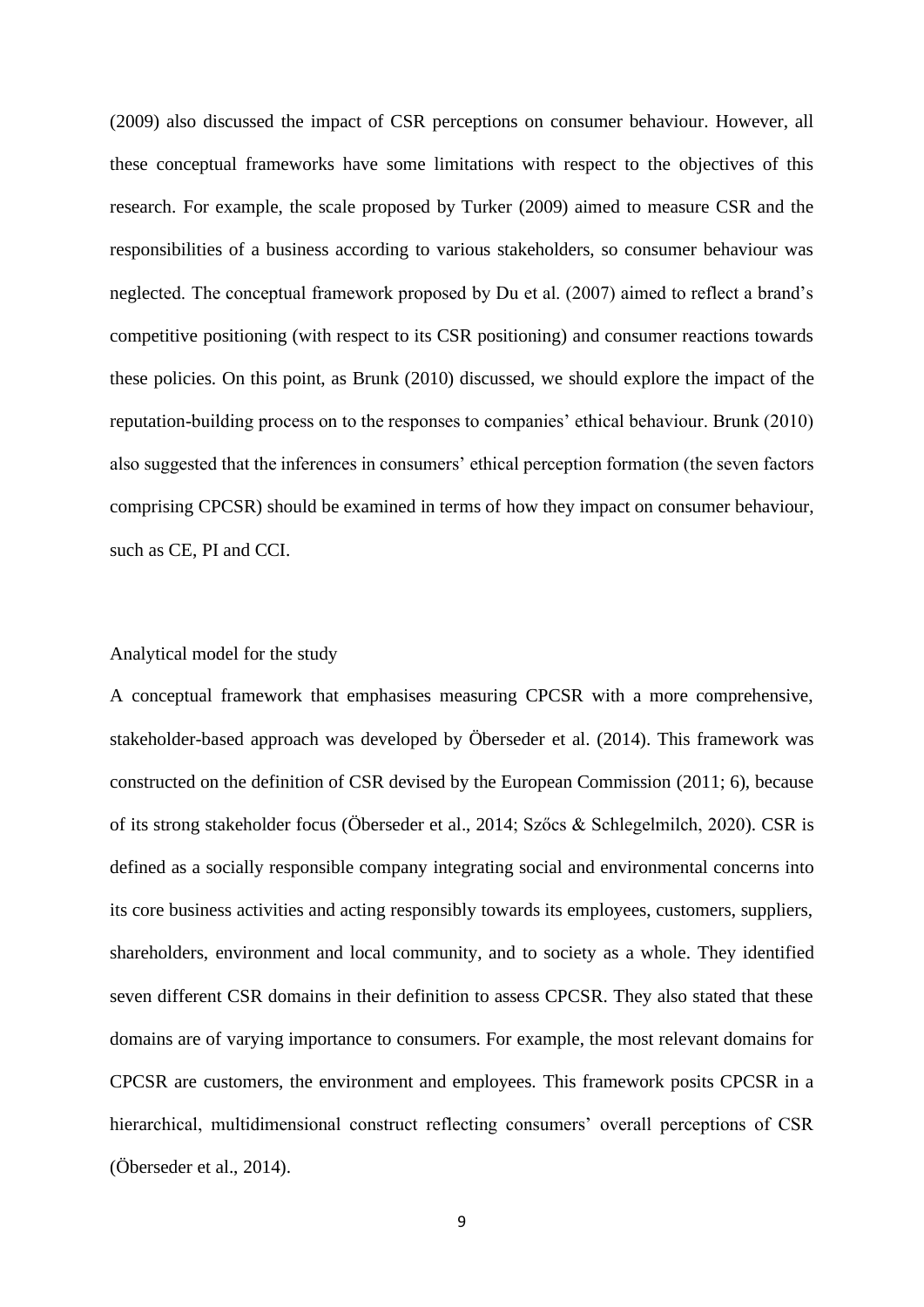Öberseder et al. (2014) built a conceptual model with useful measurements for an analytical framework, insisting that CE, CCI and PI are positively related to CPCSR. This relationship can be shown in Figure 1.



**Figure 1 Proposed conceptual model adapted from Öberseder et al. (2014)**

In the present study, the conceptual model proposed by Öberseder et al. (2014) is applied to the primary data collected from Turkish consumers. Then, the seven domains – customer, employee, environment, community, societal, shareholder and supplier factors – are critically evaluated as the impactful elements of CPCSR (H1.1 to H1.7). At the same time, CE, PI and CCI are analysed based on the holistic relationships' paradigm shown in Figure 1. In doing so, the following hypotheses will be tested:

H1.1: The customer domain, such as fair prices, clear and comprehensive product labelling and safe and high-quality products, affects CPCSR.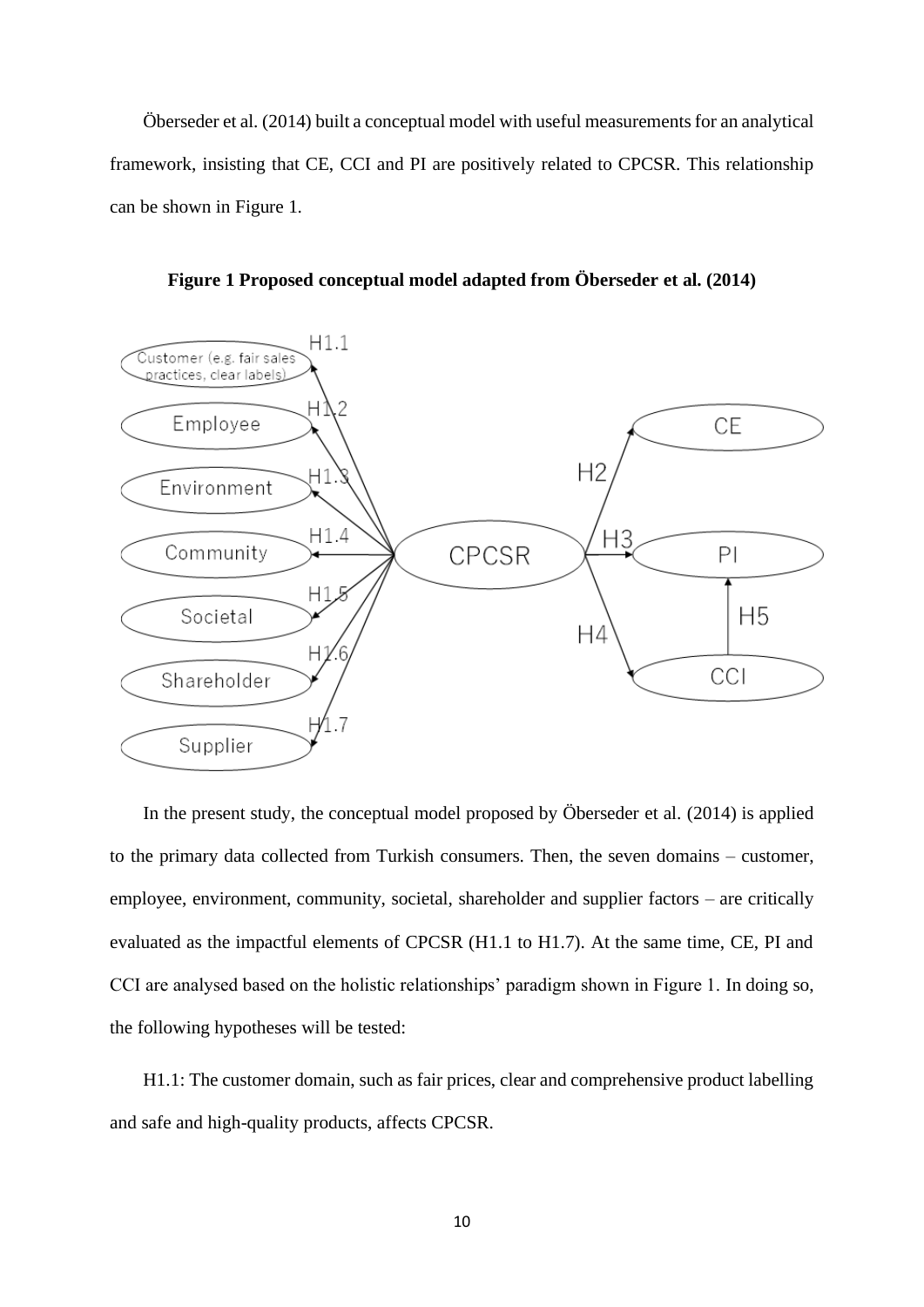H1.2: The employee domain, such as working conditions, non-discrimination of employees and adequate remuneration, affects CPCSR.

H1.3: The environmental domain, such as the reduction of energy consumption, waste and emissions, affects CPCSR.

H1.4: The community domain, such as contribution to the regional economy and creation of jobs for the local population, affects CPCSR.

H1.5: The societal domain, such as employment of disabled people and donation to social facilities, affects CPCSR.

H1.6: The shareholder domain, such as the sustainable growth of companies and fair communication with shareholders, affects CPCSR.

H1.7: The supplier domain, such as fair conditions for suppliers and fair communication with them, affects CPCSR.

H2: CPCSR affects consumers' CE.

H3: CPCSR affects consumers' PI.

H4: CPCSR affects consumers' CCI.

H5: CCI affects consumers' PI

# METHODOLOGY

This study applies a quantitative approach because it aims to test and validate a conceptual model with measurements against a dataset attained from Turkey to examine hypotheses developed from the literature review (Bryman & Bell, 2015). The study has been conducted using a survey strategy to collect data with a questionnaire, which is a popular method because it enables the collection of data from groups of samples (Saunders et al., 2019; Weathington et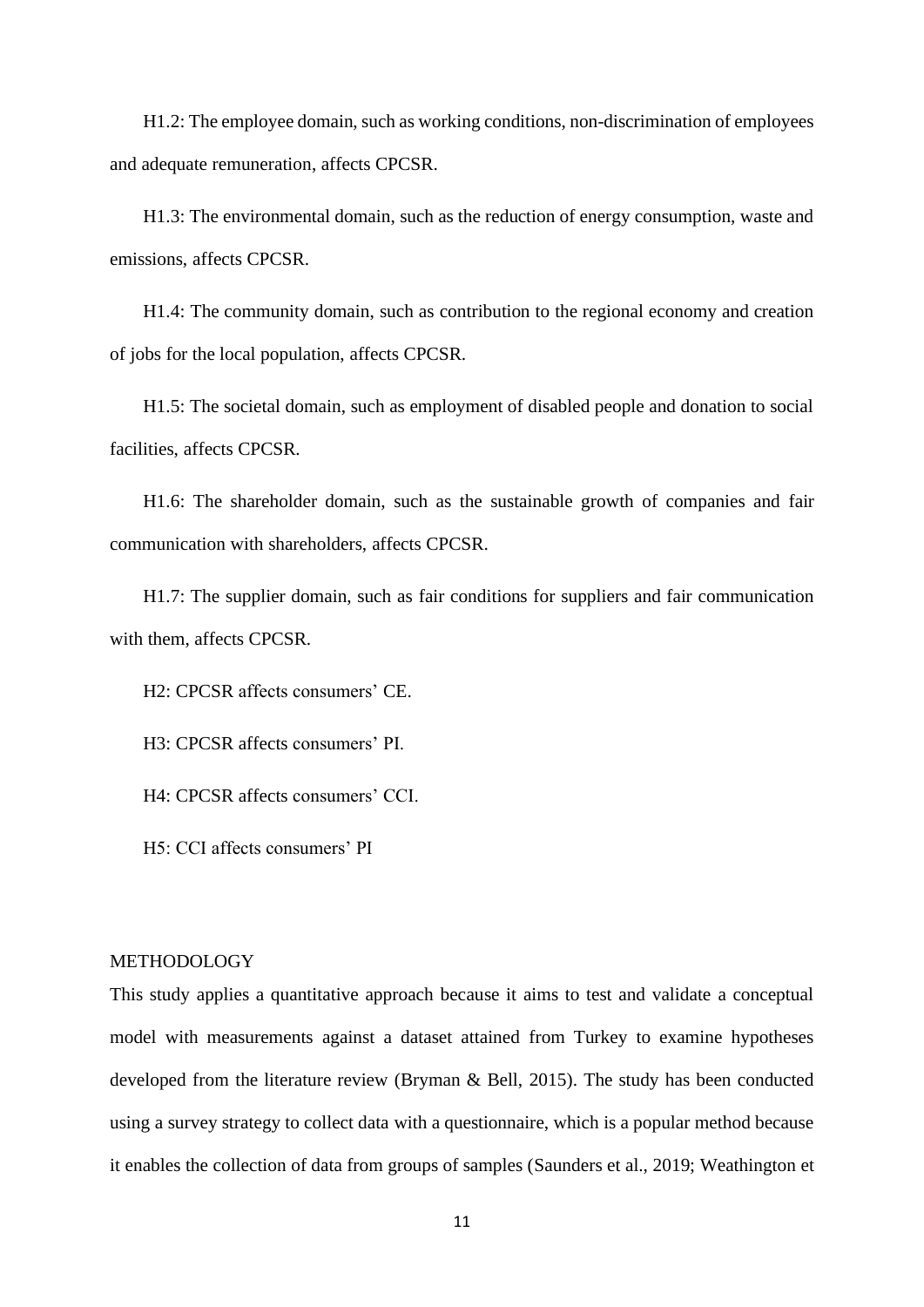al., 2012). As Park & Park (2016) discussed, surveys attempt to gather information from an entire group, which is usually a sample.

# Survey design

For the survey design, 44 items responding to the hypotheses were prepared, with some modification of wording and format following a pilot test carried out on 12 volunteers in advance. The questions were designed following the proposed elements by Öberseder et al. (2014), covering seven dimensions for CPCSR. The employee dimension incorporates such issues as working conditions, non-discriminatory attitudes for employees and fair salaries. The customer dimension comprises basic attributes, such as fair prices, informative product labelling, good quality of products and so on. The environmental dimension includes questions on eco-friendly business attitudes, efforts in reducing CO2 footprints and increasing sustainable energy consumption. The supplier dimension includes the themes of fair and transparent terms and conditions, justified supplier selections and reliable auditing to enhance accountability. Another dimension is the relationship with the local community, which was questioned from the perspective of creating job opportunities, procurement from local businesses and contribution to community development. The shareholders dimension includes questions on long-term financial success and responsible investments to sustain businesses. The societal dimension presents elements which include companies' social contributions to vulnerable citizens, enhancing diversity in the society, partnerships with charities and support for social enterprises. The three dimensions of consumer behaviour are PI (Coyle & Thorson, 2001; Öberseder et al., 2014; Putrevu & Lord, 1994), CE (Goldsmith et al., 2000; Öberseder et al., 2014) and CCI (Bergami & Bagozzi, 2000; Öberseder et al., 2014).

The survey was conducted using a web-based survey service, SurveyMonkey, to collect primary data for the study from Turkey. The questions and corresponding options used in this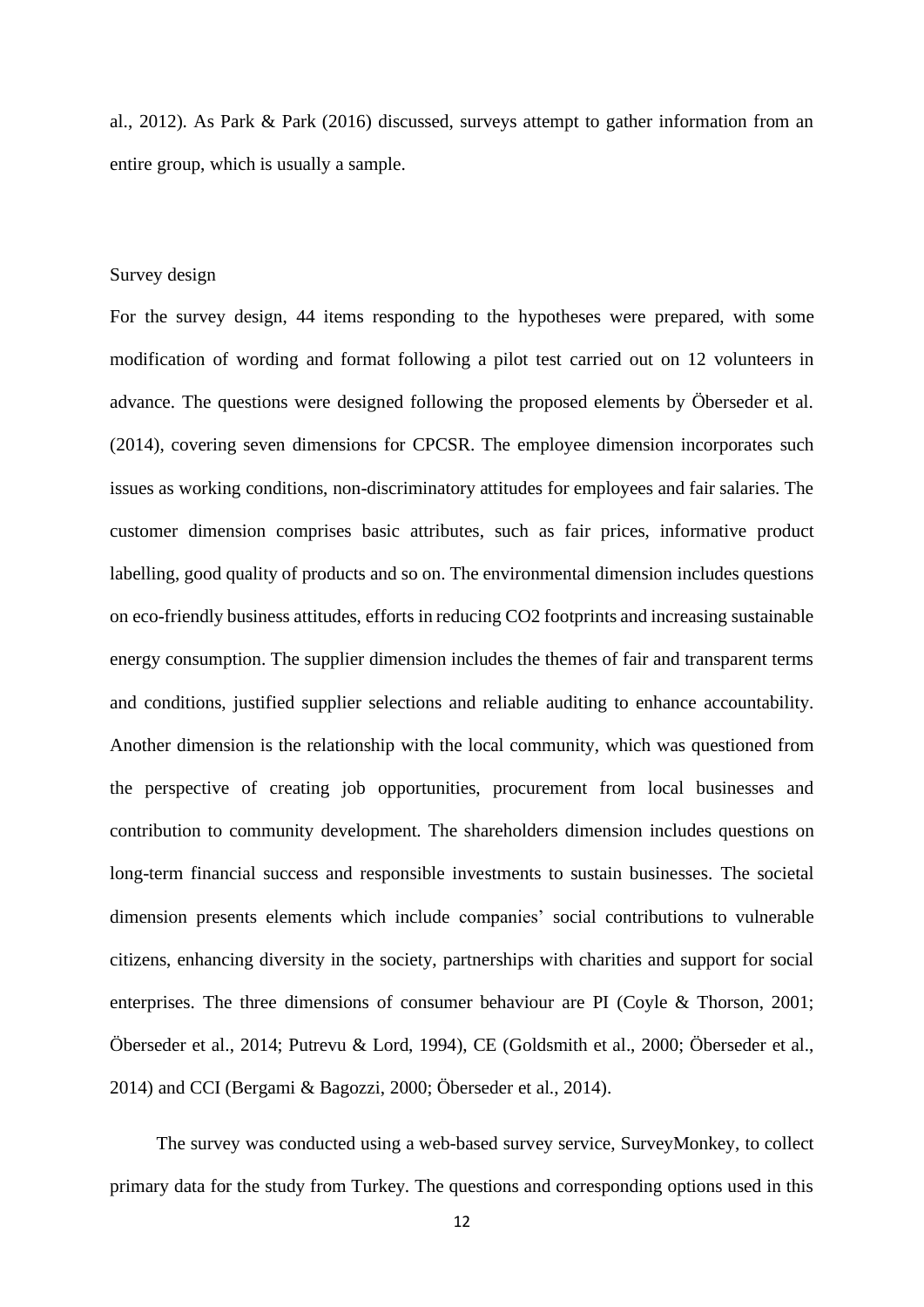research have been carefully measured and chosen based on the key take-aways from the academic sources, mainly following the model developed by Öberseder et al. (2014). Based on the research aim and related hypotheses, the questionnaire consists of Likert scale questions to assess the factors reflecting the hypotheses: the relationship between CPCSR and the consumer behaviours of CE, CCI and PI (Joshi et al., 2015). To validate the scales, the dataset was analysed based on factor analysis and Cronbach's alpha tests, then the scales and the model were applied to the dataset to examine the hypotheses using structural equation modelling (SEM).

#### Data analysis

A non-probability quota sampling method was applied to the study, then the convenience and a subsequent snowball technique was used to select candidates of respondents (Shukla, 2008). The questionnaire was then distributed via electronic measures (e.g. email and social network services) to a sample of 401 responses. These samples represent a spectrum of ages and genders in Turkey. The sample size was suitable for conducting factor analysis which will be enhanced to SEM analysis (Karem Kolkailah et al., 2012). For data analysis, SPSS version 26 was used. Data was analysed based on the descriptive analysis to overview the profile of the dataset, which was followed by relational analysis using factor analysis with all the relevant observed variables. To test the reliability of the potential factors for further analyses, a Cronbach's alpha test was conducted to validate the factors (McQuitty & Wolf, 2013) and correlation analysis was carried out to check multicollinearity of independent variables among the candidates (Yamamoto & Onodera, 1999). Once the variables were confirmed as being reliable and suitable for further analysis, SEM analysis was conducted to test the hypotheses using AMOS version 26.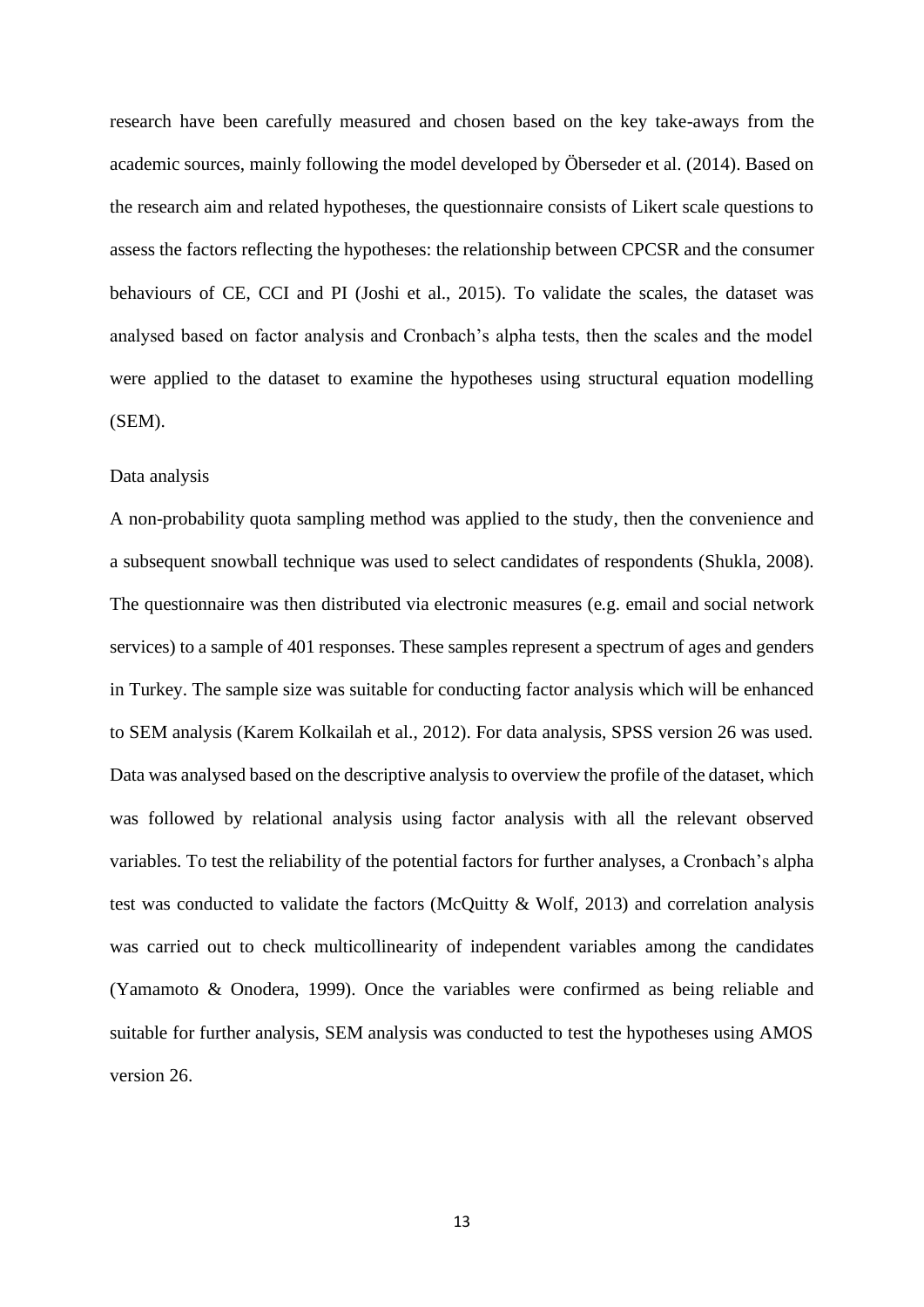# **FINDINGS AND DISCUSSION**

# Data overview

Table 1 shows the key statistics of the 401 respondents, made up of age, gender, social class and economic background.

| <b>Attribute</b> | Frequency | Percent | Cumulative<br>Percent |  |
|------------------|-----------|---------|-----------------------|--|
| Gender           |           |         |                       |  |
| Female           | 214       | 53.4    | 53.4                  |  |
| Male             | 187       | 46.6    | 100.0                 |  |
| Total            | 401       | 100.0   |                       |  |
| <b>Education</b> |           |         |                       |  |
| Secondary        | 12        | 3.0     | 3.0                   |  |
| High             | 95        | 23.7    | 26.7                  |  |
| <b>BS</b>        | 208       | 51.9    | 78.6                  |  |
| <b>MS</b>        | 74        | 18.5    | 97.0                  |  |
| PhD              | 12        | 3.0     | 100.0                 |  |
| Total            | 401       | 100.0   |                       |  |
| Age              |           |         |                       |  |
| 18-30            | 244       | 60.8    | 60.8                  |  |
| $31 - 40$        | 116       | 28.9    | 89.8                  |  |
| $41 - 50$        | 41        | 10.2    | 100.0                 |  |
| Total            | 401       | 100.0   |                       |  |
| <b>Income</b>    |           |         |                       |  |
| under 1000       | 146       | 36.4    | 36.4                  |  |
| 1000-3000        | 104       | 25.9    | 62.3                  |  |
| 3000-5000        | 88        | 21.9    | 84.3                  |  |
| 5000 up          | 63        | 15.7    | 100.0                 |  |
| Total            | 401       | 100.0   |                       |  |

## **Table 1 Data Profile**

Consumers' Perceptions of Corporate Social Responsibility dimensions and consumer behaviour

There are 41 questions that attempt to measure CSR dimensions and Turkish consumers' behaviour in the questionnaire. The authors numerically recoded all answers to ease the process of interpretation. Thus, values ranging from 5 to 1 (Likert scale: very important to not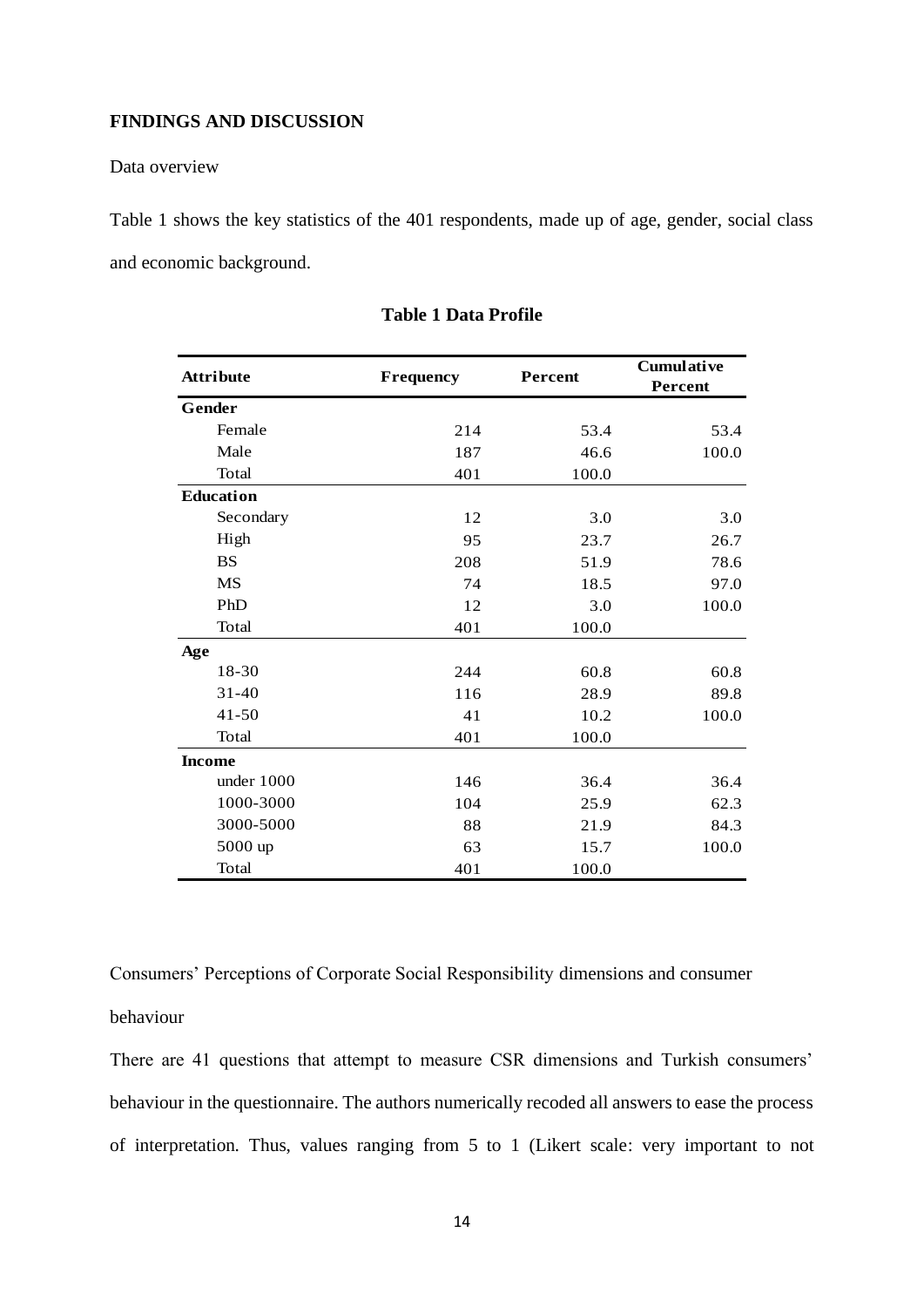important) were subsequently assigned to each answer. Table 2 shows the overall results of the answers.

| Sub-dimensions | N   | Minimum        | Maximum | Mean | Std. Deviation |
|----------------|-----|----------------|---------|------|----------------|
| Customer       | 401 | 2              | 5       | 4.47 | 0.530          |
| Environment    | 401 | 2              | 5       | 4.40 | 0.549          |
| Employee       | 401 | 2              | 5       | 4.49 | 0.549          |
| Community      | 401 | 2              | 5       | 4.14 | 0.636          |
| Societal       | 401 | 2              | 5       | 4.19 | 0.624          |
| Supplier       | 401 |                | 5       | 4.19 | 0.739          |
| Shareholder    | 401 | $\mathfrak{D}$ | 5       | 4.15 | 0.776          |

**Table 2 Overall results of the seven dimensions of CSR**

Some interesting attitudes were observed. While the employee dimension has the highest mean value, the shareholder dimension has the lowest. Nonetheless, all mean values are over four, which means that those dimensions are very important for Turkish consumers. Factor analysis and measurements arrangement were then prepared.

# Factor analysis for the seven domains

Confirmatory factor analysis was conducted on the dataset of CSR dimensions and consumers' behaviour to generate a complex set of data (Kline, 1994); in doing so, the researchers attempted to summarise a data overview and data reduction (Hair et al., 2010; Tabachnick & Fidell, 2001). As Figure 1 indicates, in the conceptual model adapted from Öberseder et al. (2014), it was suggested that CPCSR consists of seven latent dimensions –employee, customer, environment, community, societal, supplier and shareholders factors – and relevant questions to represent those dimensions were suggested. This research aims to analyse Turkish consumers' perceptions of and behaviour towards companies engaged in CSR activities; the researchers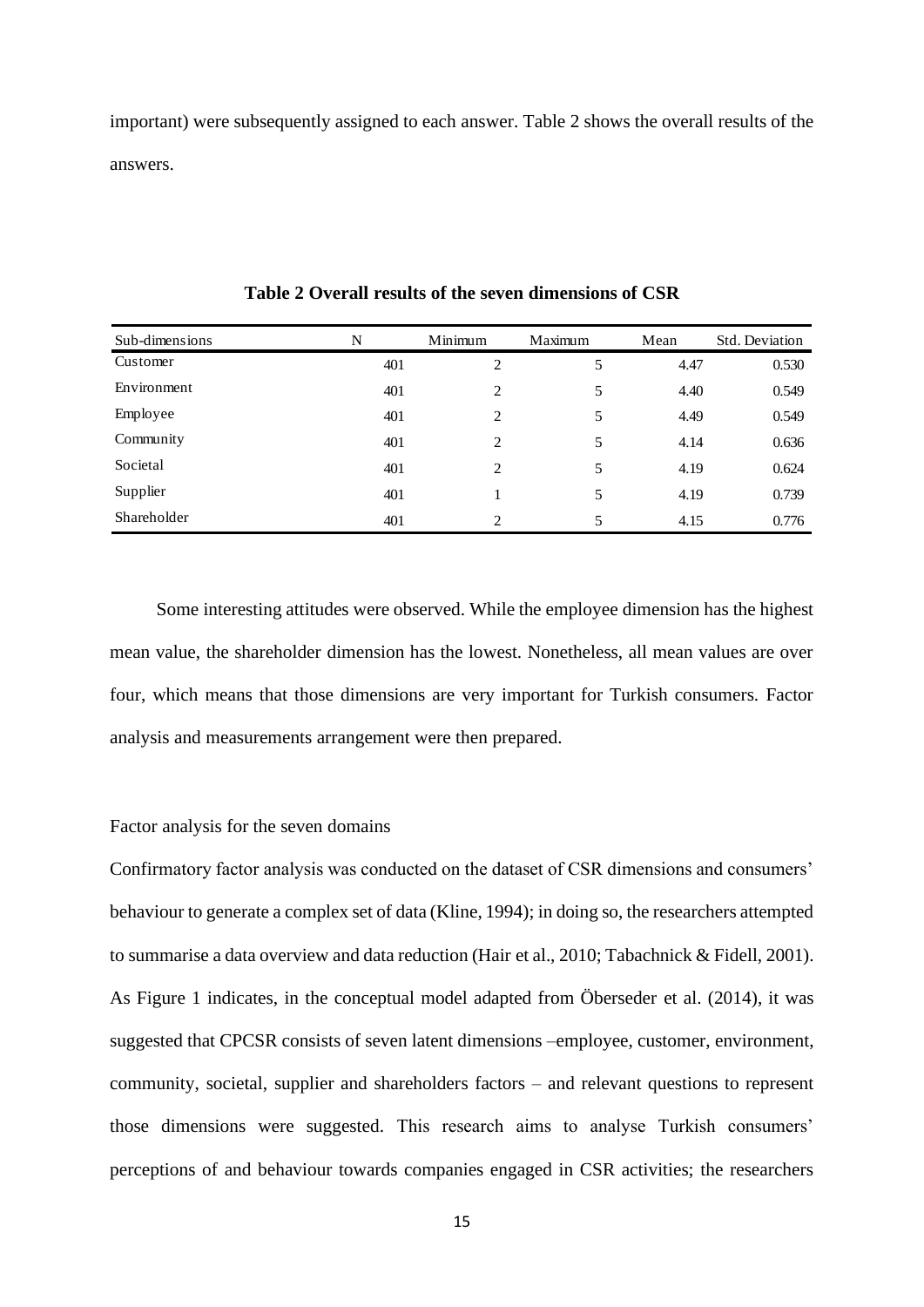applied the model developed by Öberseder et al. (2014) to the dataset in this study to validate the measurements and instruments proposed by Öberseder et al. The authors also used those items and dimensions to find out the CPCSR. Confirmatory factor analysis was conducted using IBM SPSS version 26 in order to identify whether the adapted items represented the same results as in the original study and whether the items or dimensions could be reduced to smaller numbers. To ease both the factor analyses and following hypotheses tests, the authors renamed all questions according to the dimensions they belong to. For example, question 5 in the questionnaire measures the customer dimension, so it was renamed 'Customer 1'; similarly, question 9 was renamed 'Customer 5'. All questions in the questionnaire were renamed accordingly.

A principal component method is used and assumes that each component represents subgroups of strongly interrelated variables with high loadings on the relating component (Tacq, 1997). Öberseder et al. (2014) claimed that the CSR concept consists of various aspects attributed from consumers' perceptions, so their study also discussed whether the relevant attributes are closely related among the seven dimensions proposed. Therefore, the rearranged observed variables comprising the original structure of CPCSR with the seven dimensions can be applied to the dataset collected from Turkey. Table 3 shows the results of the factor analysis.

## **Table 3 Results of the factor analysis**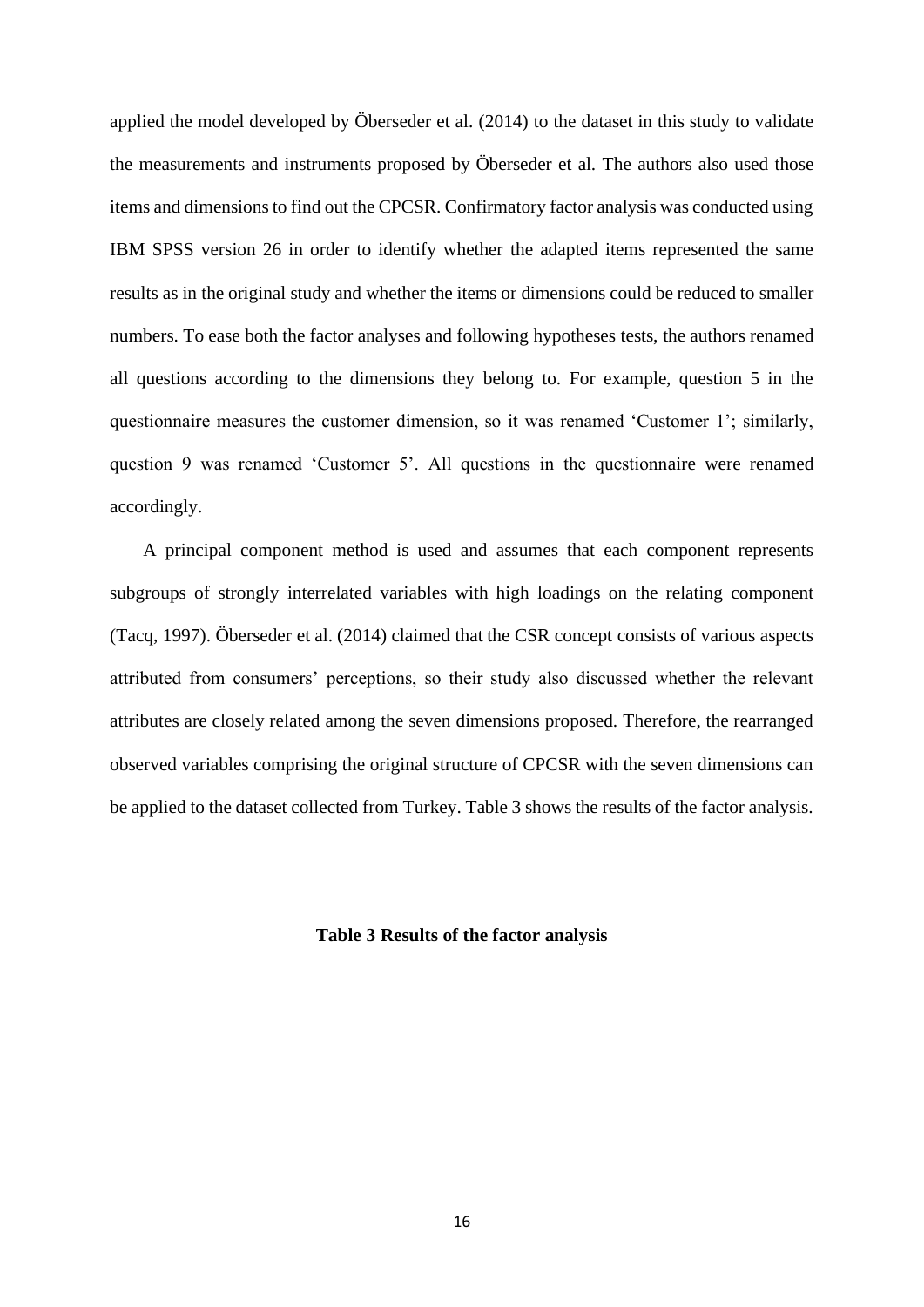|                          |              |                |         | Component               |         |         |                | Alpha |
|--------------------------|--------------|----------------|---------|-------------------------|---------|---------|----------------|-------|
|                          | $\mathbf{1}$ | $\overline{2}$ | 3       | $\overline{\mathbf{4}}$ | 5       | 6       | $\overline{7}$ |       |
| Shareholder1             | .736         | .274           | .235    | .015                    | .017    | .033    | .167           |       |
| Supplier3                | .728         | .121           | .076    | .265                    | .282    | .194    | .020           | .837  |
| Shareholder <sub>2</sub> | .727         | .312           | .281    | $-.060$                 | .033    | .120    | .084           |       |
| Supplier5                | .718         | .093           | .163    | .242                    | .161    | .131    | .084           |       |
| Supplier4                | .672         | .167           | .174    | .319                    | .240    | .239    | $-.025$        |       |
| Supplier1                | .649         | .169           | .100    | .386                    | .272    | .058    | .137           |       |
| Supplier2                | .637         | .250           | .198    | .296                    | .315    | .134    | .054           |       |
| Shareholder3             | .574         | .343           | .241    | .080                    | $-.121$ | .228    | .137           |       |
| Employee3                | .192         | .698           | .144    | .282                    | .126    | .110    | .122           |       |
| Employee2                | .171         | .665           | .119    | .087                    | .140    | .221    | .071           | .791  |
| Employee1                | .212         | .647           | .145    | .135                    | .198    | .253    | .114           |       |
| Employee4                | .305         | .627           | .282    | .154                    | .151    | .081    | .108           |       |
| Employee5                | .394         | .593           | .303    | .119                    | .189    | .018    | .108           |       |
| Environment2             | .194         | .556           | .089    | .088                    | .494    | .200    | $-.013$        |       |
| Environment3             | .122         | .510           | .135    | .128                    | .474    | .154    | .130           |       |
| Community1               | .210         | .281           | .684    | .131                    | .117    | .111    | .246           |       |
| Community3               | .109         | .084           | .672    | .325                    | .171    | .012    | .110           | .755  |
| Community2               | .260         | .271           | .657    | .149                    | .132    | .155    | .100           |       |
| Community4               | .303         | .125           | .580    | .252                    | .122    | .192    | $-.033$        |       |
| Community5               | .392         | .213           | .549    | .102                    | .265    | .271    | $-.056$        |       |
| Societal <sub>3</sub>    | .212         | .085           | .211    | .761                    | .155    | $-.017$ | .077           |       |
| Societal <sub>2</sub>    | .189         | .108           | .356    | .637                    | .165    | .223    | $-.133$        | .730  |
| Societal4                | .182         | .422           | .086    | .609                    | $-.011$ | .117    | .134           |       |
| Societal <sub>5</sub>    | .277         | .291           | .342    | .531                    | .049    | $-.016$ | .173           |       |
| Environment1             | .209         | .157           | .176    | .072                    | .701    | .127    | .184           |       |
| Environment5             | .188         | .263           | .289    | .272                    | .530    | .095    | .068           | .722  |
| Environment4             | .214         | .370           | .297    | .086                    | .490    | .076    | .087           |       |
| Customer <sub>2</sub>    | .132         | .180           | .189    | .005                    | .189    | .718    | .259           |       |
| Customer1                | .309         | .166           | .078    | .000                    | .181    | .672    | .105           | .657  |
| Societal1                | .171         | .318           | .159    | .355                    | .099    | .505    | $-.211$        |       |
| Customer3                | .103         | .245           | .164    | .242                    | $-.063$ | .502    | .405           |       |
| Customer4                | .237         | .173           | .259    | .074                    | .124    | .103    | .702           | .600  |
| Customer <sub>5</sub>    | .064         | .151           | $-.039$ | .023                    | .404    | .310    | .599           |       |

Extraction Method: Principal Component Analysis. Rotation Method: Varimax with Kaiser Normalization. Rotation converged in 8 iterations.

# Preparation of the measurements

Based on these results, the observed variables were verified, which can then be used for SEM analysis in the hypotheses-testing phase. In doing so, as Yamamoto and Onodera (1999) suggested, the top three loading variables were selected as the observed variables for SEM analysis.

One of the most used reliability measures to test the factors is the Cronbach's alpha test, which varies with the number of observed measures and their degree of correlation (McQuitty & Wolf, 2013). It ranges from 0 to 1, but 0.60 is deemed the lower limit of acceptability (Hair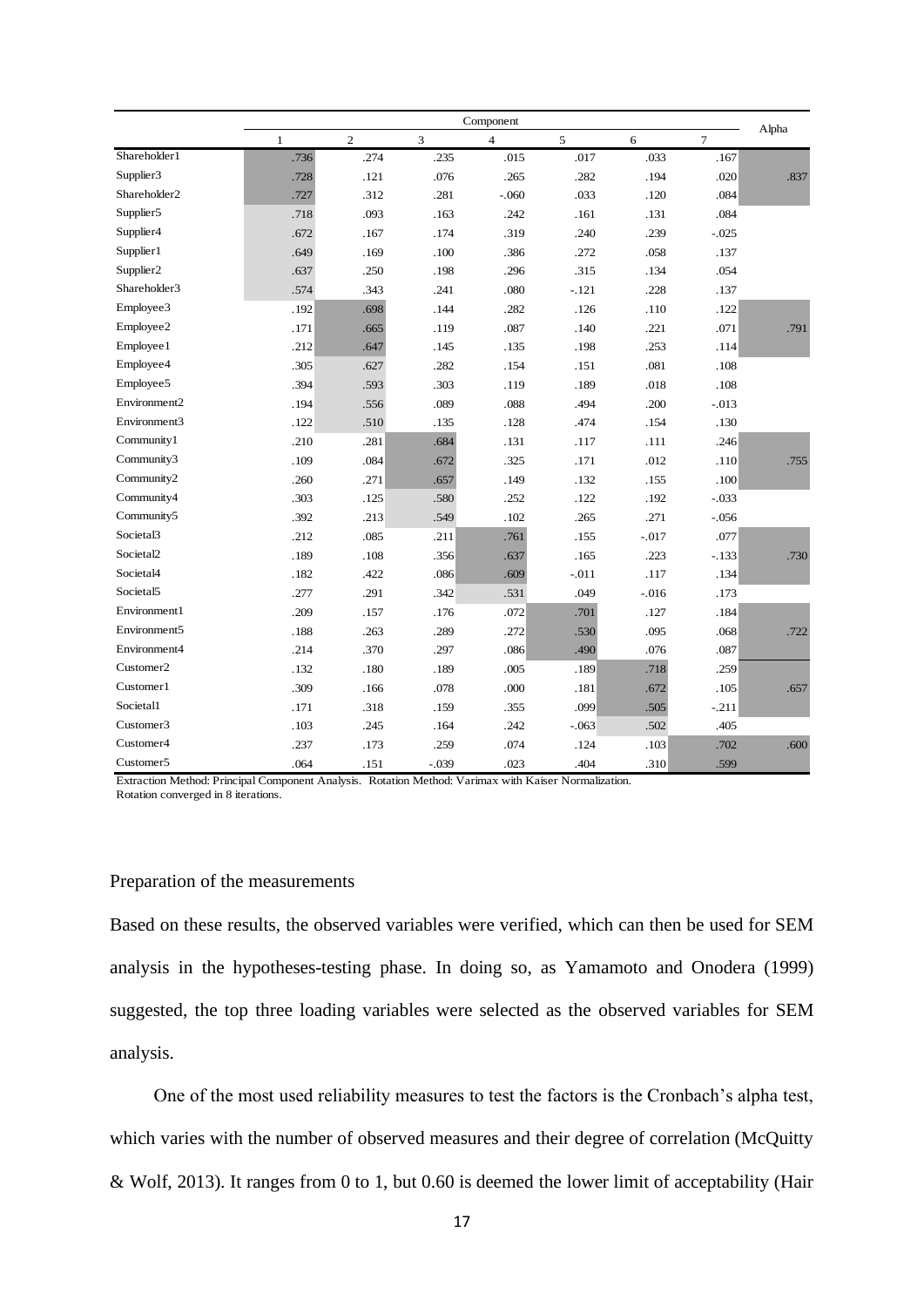et al., 2010). The right column of Table 3 shows the results of the Cronbach's alpha test for the seven components. Five of the seven components are satisfactorily over 0.70, the only marginal exceptions being the sixth and seventh components, whose alpha values were 0.6. These alphas reach a reasonably reliable level, i.e. over 0.6 (Hair et al., 2010). Therefore, the Cronbach's alpha of these seven components can be confirmed to state the reliability of this study's research questionnaire (George & Mallery, 2003).

Based on the Cronbach's alpha test for the seven components, as shown in Table 4, our proposed research model can be identified to present reliable measurements for Turkish CPCSR domains. Components 1–6 comprise three variables, and component 7 consists of two variables. Some variables originally planned to represent the corresponding domain can be seen as the chosen variable for a different domain; for instance, the customer domain includes one societal variable (Society 1), and the shareholder domain includes one supplier variable (Supplier 3). This outcome, with some overlapping variables, is not the most desired result. However, with this unexpected and complex overlap, the Cronbach's alpha shows the reliability for all seven domains (see Table 3). The overlap of these constructs is explainable, as the customer and societal domains are somewhat related to the societal context regarding content, so a reasonable relationship should exist between these factors.

#### Correlation analysis of key variables

Table 4 shows that the seven variables as antecedent factors for the CPCSR do not have not particularly high correlations (the lowest correlation can be found between 'supplier' and 'community', standing at .273; the highest correlation can be found between 'social' and 'employee', standing at .589), which indicates that the proposed seven variables are mostly independent from each other and can avoid multi-correlation issues (Yamamoto & Onodera,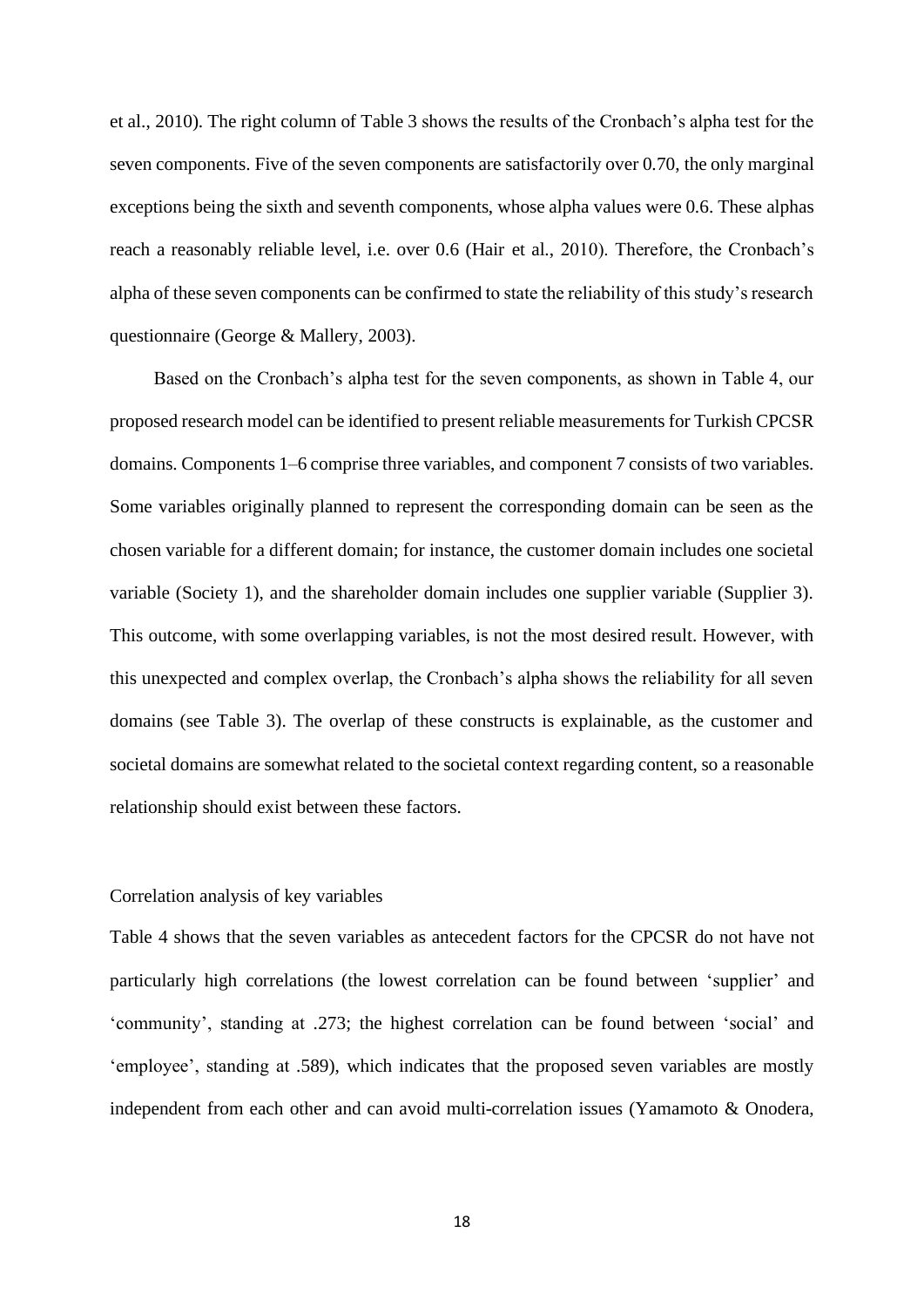1999). Therefore, the proposed seven variables are eligible to be used for SEM analysis in the next stage.

| 7 domains    | Mean  | Std.<br>Deviation | ${\bf N}$ |                     | Customer     |             | Employee Environment Community Societal |              |           | Share holder Supplier |     |
|--------------|-------|-------------------|-----------|---------------------|--------------|-------------|-----------------------------------------|--------------|-----------|-----------------------|-----|
|              |       |                   |           | Pearson Correlation | $\mathbf{1}$ |             |                                         |              |           |                       |     |
| Customer     | 4.156 | 0.764             | 401       | Sig. (2-tailed)     |              |             |                                         |              |           |                       |     |
|              |       |                   |           | N                   | 401          |             |                                         |              |           |                       |     |
|              |       |                   |           | Pearson Correlation | $.519**$     | 1           |                                         |              |           |                       |     |
| Employee     | 4.523 | 0.568             | 401       | Sig. (2-tailed)     | .000         |             |                                         |              |           |                       |     |
|              |       |                   |           | N                   | 401          | 401         |                                         |              |           |                       |     |
|              |       |                   |           | Pearson Correlation | $.510**$     | $.523**$    | 1                                       |              |           |                       |     |
| Environment  | 4.108 | 0.693             | 401       | Sig. (2-tailed)     | .000         | .000        |                                         |              |           |                       |     |
|              |       |                   |           | N                   | 401          | 401         | 401                                     |              |           |                       |     |
|              |       |                   |           | Pearson Correlation | $.464***$    | $.493**$    | $.576**$                                | $\mathbf{1}$ |           |                       |     |
| Community    | 4.138 | 0.709             | 401       | Sig. (2-tailed)     | .000         | .000        | .000                                    |              |           |                       |     |
|              |       |                   |           | N                   | 401          | 401         | 401                                     | 401          |           |                       |     |
|              |       |                   |           | Pearson Correlation | $.532**$     | $.589**$    | $.576***$                               | $.502**$     | 1         |                       |     |
| Societal     | 4.318 | 0.616             | 401       | Sig. (2-tailed)     | .000         | .000        | .000                                    | .000         |           |                       |     |
|              |       |                   |           | N                   | 401          | 401         | 401                                     | 401          | 401       |                       |     |
|              |       |                   |           | Pearson Correlation | $.512**$     | $.556^{**}$ | $.450**$                                | $.439**$     | $.509**$  | 1                     |     |
| Share holder | 4.421 | 0.544             | 401       | Sig. (2-tailed)     | .000         | .000        | .000                                    | .000         | .000      |                       |     |
|              |       |                   |           | N                   | 401          | 401         | 401                                     | 401          | 401       | 401                   |     |
|              |       |                   |           | Pearson Correlation | $.398***$    | $.437**$    | $.391**$                                | $.273***$    | $.455***$ | $.453**$              | 1   |
| Supplier     | 4.455 | 0.615             | 401       | Sig. (2-tailed)     | .000         | .000        | .000                                    | .000         | .000      | .000                  |     |
|              |       |                   |           | N                   | 401          | 401         | 401                                     | 401          | 401       | 401                   | 401 |

# **Table 4 Correlation of the variables**

\*\*. Correlation is significant at the 0.01 level (2-tailed).

Following this evaluation of CPCSR and the seven comprising dimensions, the next section investigates the impact of CPCSR on the consumer behavioural factors of CE, PI and CCI.

The impact of Consumers' Perceptions of Corporate Social Responsibility on consumer responses

Table 5 shows the overview of Turkish consumers' perceptions towards CE, PI and CCI. The mode value of all consumer behaviours is four, which is an 'agree' level. All basic statistics of the variables are summarised in Table 5. It has been shown that CE has the highest mean value of 3.95. These findings indicate that Turkish consumers expect companies to be engaged in CSR activities at a high level.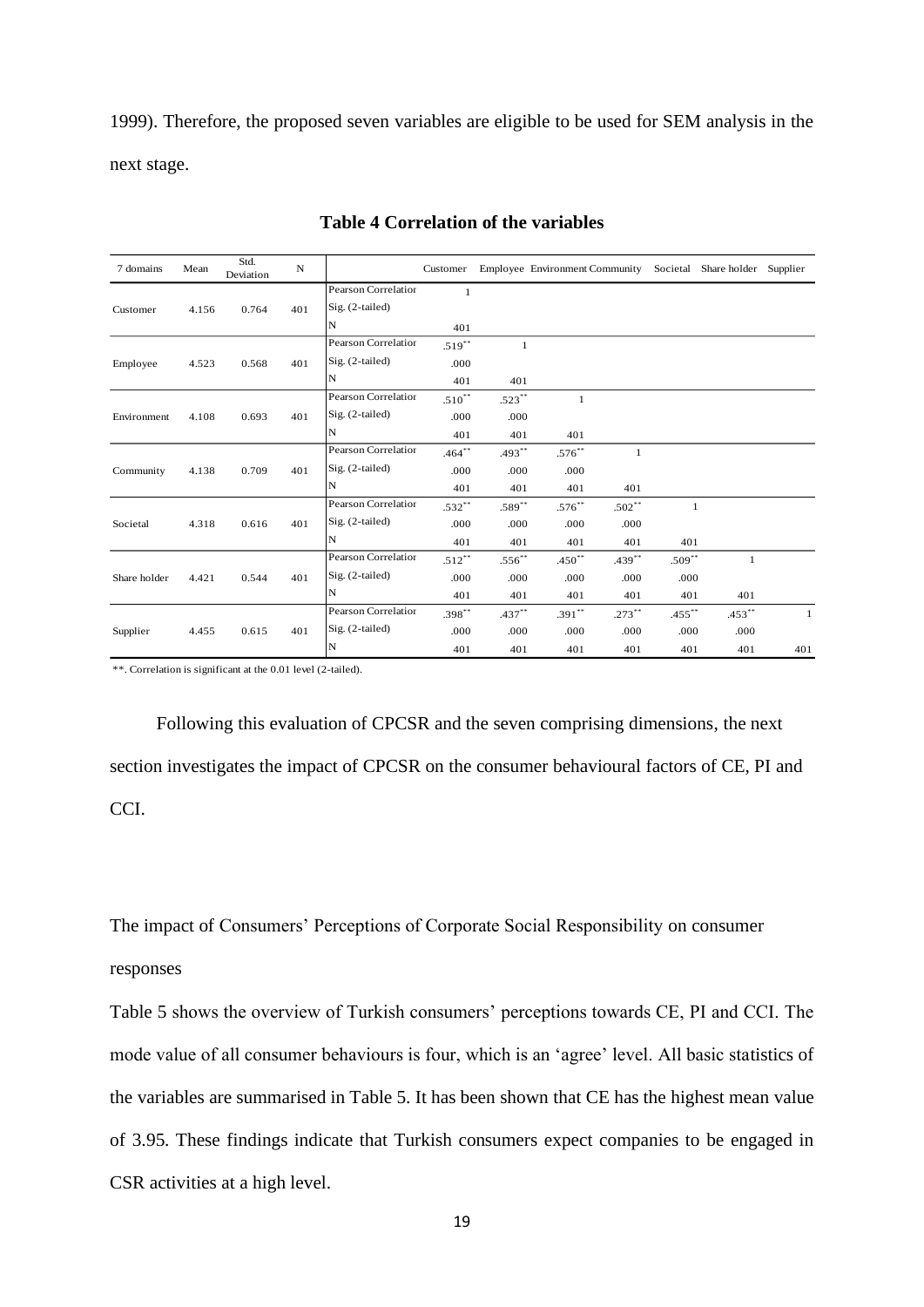| Sub-dimensions | N   | Minimum | Maximum | Mean | Std. Deviation |
|----------------|-----|---------|---------|------|----------------|
| <b>CE</b>      | 401 |         |         | 3.95 | 0.662          |
| PI             | 401 |         |         | 3.45 | 0.748          |
| <b>CCI</b>     | 401 |         |         | 3.43 | 0.726          |

**Table 5 Overall results of CSR behavioural variables**

Factor analysis for three domains

Confirmatory factor analysis was conducted to identify whether the adapted items represented the same results as in the original study and whether items or dimensions could be reduced to smaller numbers. To facilitate both the factor analyses and following hypotheses tests, the authors renamed all questions according to the dimensions they belong to. As discussed above, the researchers had to decide the observed variables that were going to be used for SEM analysis in the following process, as Yamamoto and Onodera (1999) had suggested. The top three loading variables were selected as the observed variables for SEM analysis, as shown in Table 6.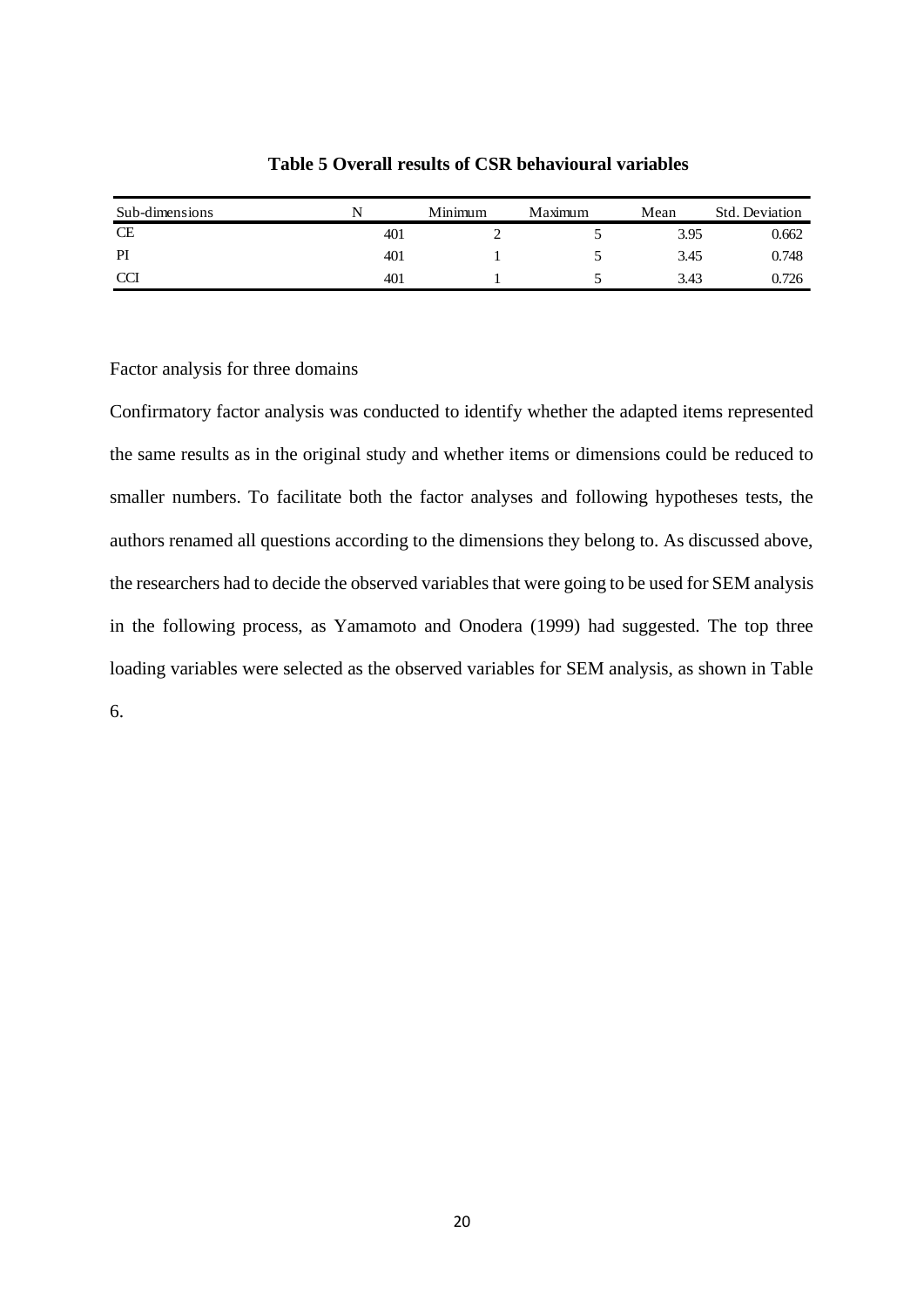|                  |      | Alpha |      |       |
|------------------|------|-------|------|-------|
|                  | 1    | 2     | 3    |       |
| CE4              | .961 | .201  | .188 |       |
| CE2              | .866 | .149  | .196 | 0.924 |
| CE <sub>3</sub>  | .829 | .186  | .136 |       |
| CE1              | .805 | .190  | .154 |       |
| PI <sub>4</sub>  | .199 | .972  | .113 |       |
| PI <sub>2</sub>  | .181 | .875  | .048 | 0.917 |
| PI1              | .123 | .833  | .078 |       |
| PI3              | .190 | .740  | .153 |       |
| CCI <sub>4</sub> | .197 | .119  | .973 |       |
| CCI1             | .172 | .081  | .892 | 0.950 |
| CCI <sub>2</sub> | .186 | .136  | .873 |       |

#### **Table 6 Results of the factor analysis for CSR behaviour**

Extraction Method: Principal Component Analysis. Rotation Method: Varimax with Kaiser Normalization.

# Preparation of the measurements

The results of the Cronbach's alpha test for the three elements, CE, PE and CCI, are also presented in Table 6. All three components are satisfactorily over 0.70, which means that they are robust (Hair et al., 2010). Following the comparison of alphas between the combinations of observed elements, the presented latent variables with selected variables after the procedure of choosing the best components (Yamamoto & Onodera, 1999), CCI with two elements (.950), CE with three elements (.924) and PI with three elements (.917) were selected as the candidates for further analysis. Based on the analytical process heretofore discussed, the dimensions for the relationship between CPCSR and consumer behaviour are validated for the next step of testing hypotheses based on SEM.

### Correlation analysis of key variables

The correlated relationships between the three factors comprising the consumer responses are summarised in Table 7. No particularly high correlations have been found: the lowest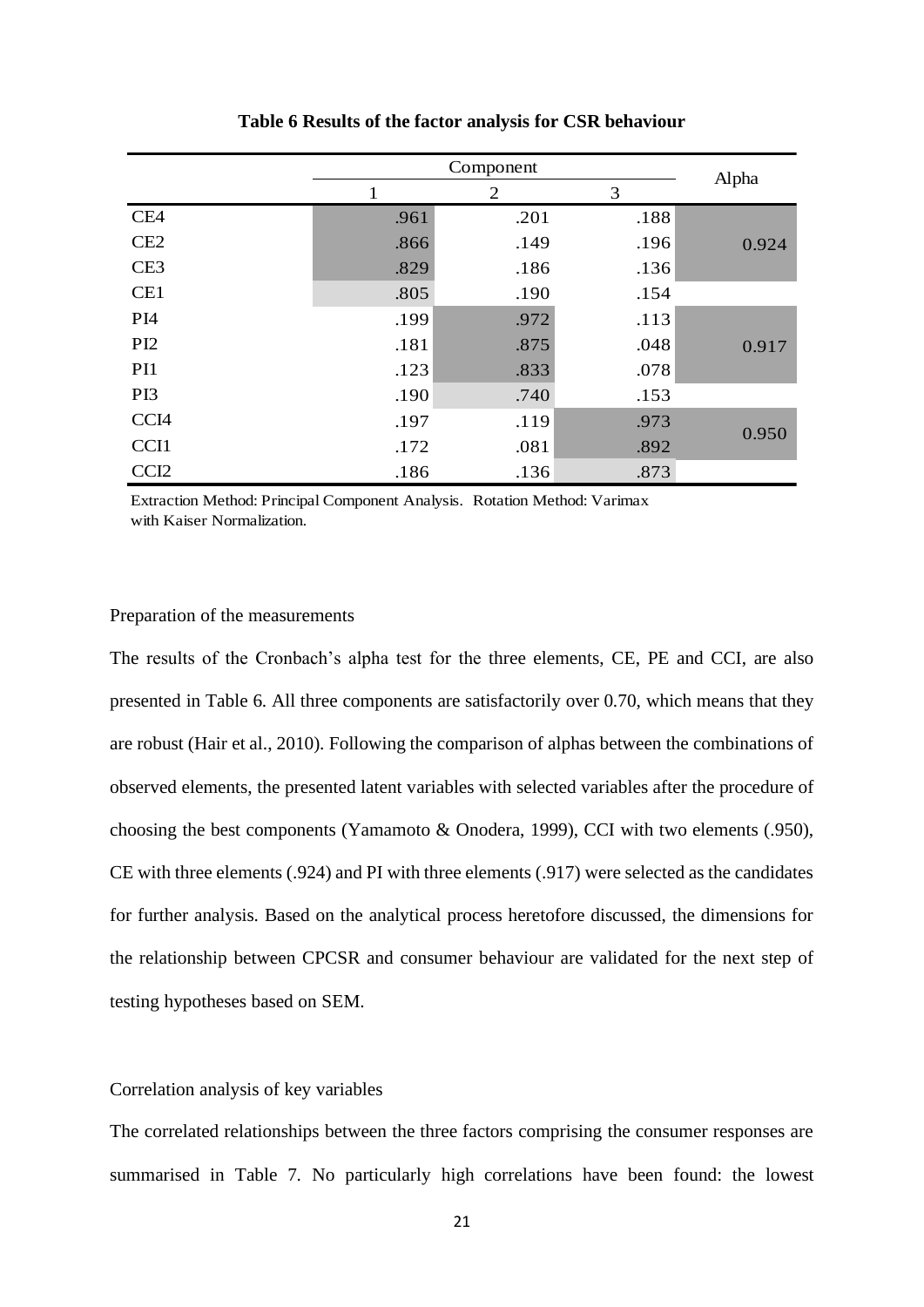correlation was between CCI and PI (.235), and the highest correlation was between CCI and CE (.389), indicating that the proposed variables are mostly independent of each other and can avoid multi-correlation relationships (Yamamoto & Onodera, 1999).

| CSR behaviour | Mean  | Std.<br>Deviation | N   |                     | CE        | PI        | <b>CCI</b> |
|---------------|-------|-------------------|-----|---------------------|-----------|-----------|------------|
|               |       |                   |     | Pearson Correlation |           |           |            |
| CE            | 3.925 | 0.677             | 401 | Sig. (2-tailed)     |           |           |            |
|               |       |                   |     | N                   | 401       |           |            |
|               | 3.502 | 0.758             | 401 | Pearson Correlation | $.368***$ |           |            |
| PI            |       |                   |     | Sig. (2-tailed)     | .000      |           |            |
|               |       |                   |     | N                   | 401       | 401       |            |
|               |       |                   |     | Pearson Correlation | $.389***$ | $.235***$ |            |
| <b>CCI</b>    | 3.429 | 0.726             | 401 | Sig. (2-tailed)     | .000      | .000      |            |
|               |       |                   |     | N                   | 401       | 401       | 401        |

**Table 7 Correlation of the variables**

\*\*. Correlation is significant at the 0.01 level (2-tailed).

Therefore, the proposed three variables as elements comprising consumer responses are eligible to be used for SEM analysis in the next stage.

# Hypothesis testing: SEM analysis

Following the statistical analysis on the dataset to secure the reliability and validity of each dimension, SEM analysis was applied to the dataset to test the hypotheses. As a result, Figure 2 was developed, which includes both the seven domains' impacts on CPCSR and CPCSR's impact on CE, PI and CCI. The SEM model indicates the following: Chi-squared = 777.216, df  $= 339$ , C/D  $= 2.287$ , CFI  $= .933$  and RMSEA  $= .057$ . These are significant and reach the threshold level (Hair et al., 2010). Table 8 shows the standardised regression weights on the research model.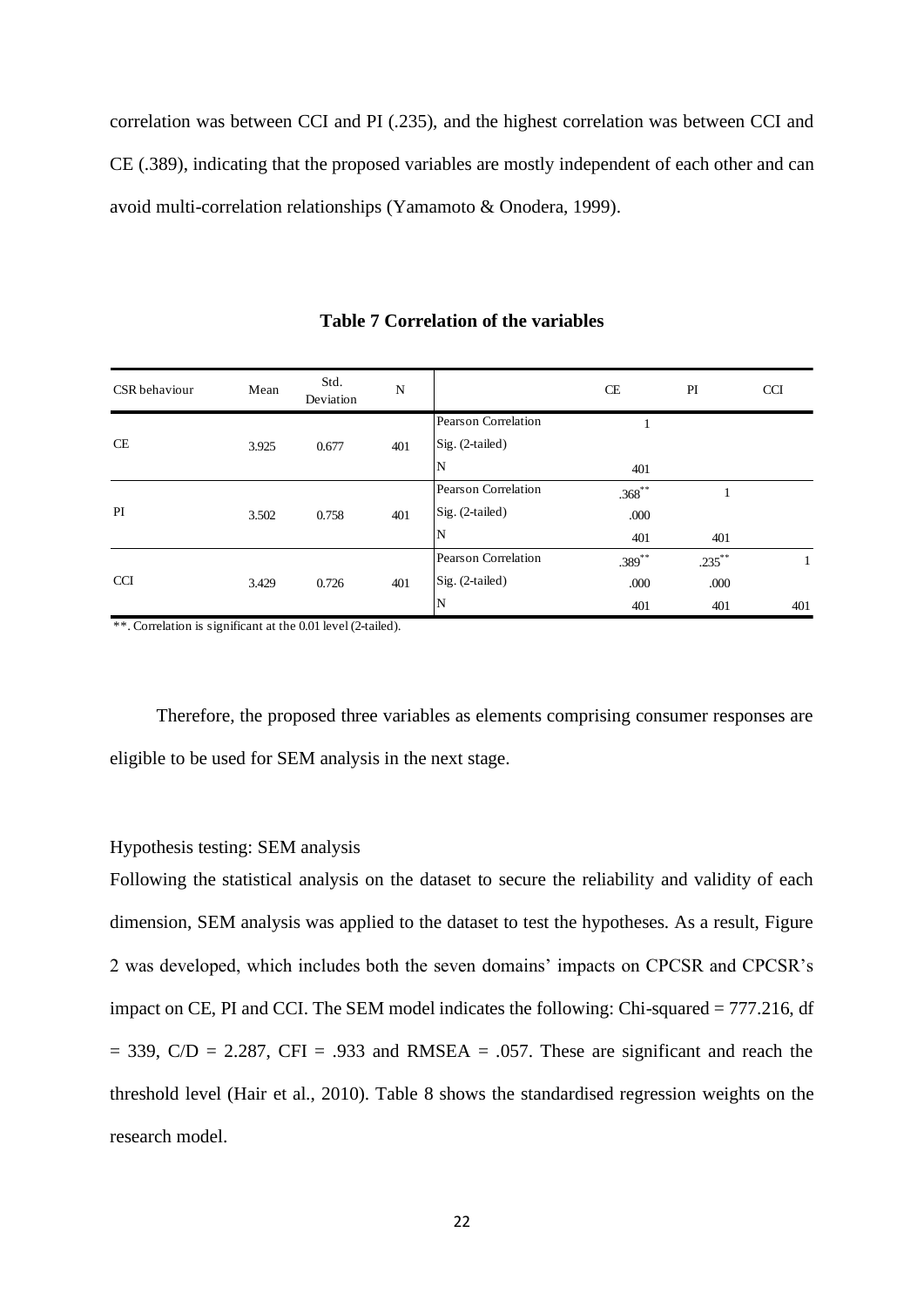This outcome indicates that this completed model is well fitted with the dataset and can explain the relationships between all 11 of the latent factors, of which all the path coefficients are statistically significant. However, the impacts of CPCSR on the three factors (consumers' responsive activities) are relatively weaker than those of the measurements of CPCSR. This indicates that Turkish consumers perceive the importance of the seven factors representing the CPCSR, but in reality, the impacts of CPCSR are not enough to change consumers' behaviour.

This outcome suggests that Turkish CPCSR can be explained with the established seven dimensions proposed by Öberseder et al. (2014), which were developed and confirmed with the Western market dataset. However, with respect to the impact of CPCSR on consumer behaviour, it does not have critical impacts on the three factors of CE, PI and CCI. This finding suggests that the influence of CPCSR is weaker than that developed from the Western dataset (Figure 2).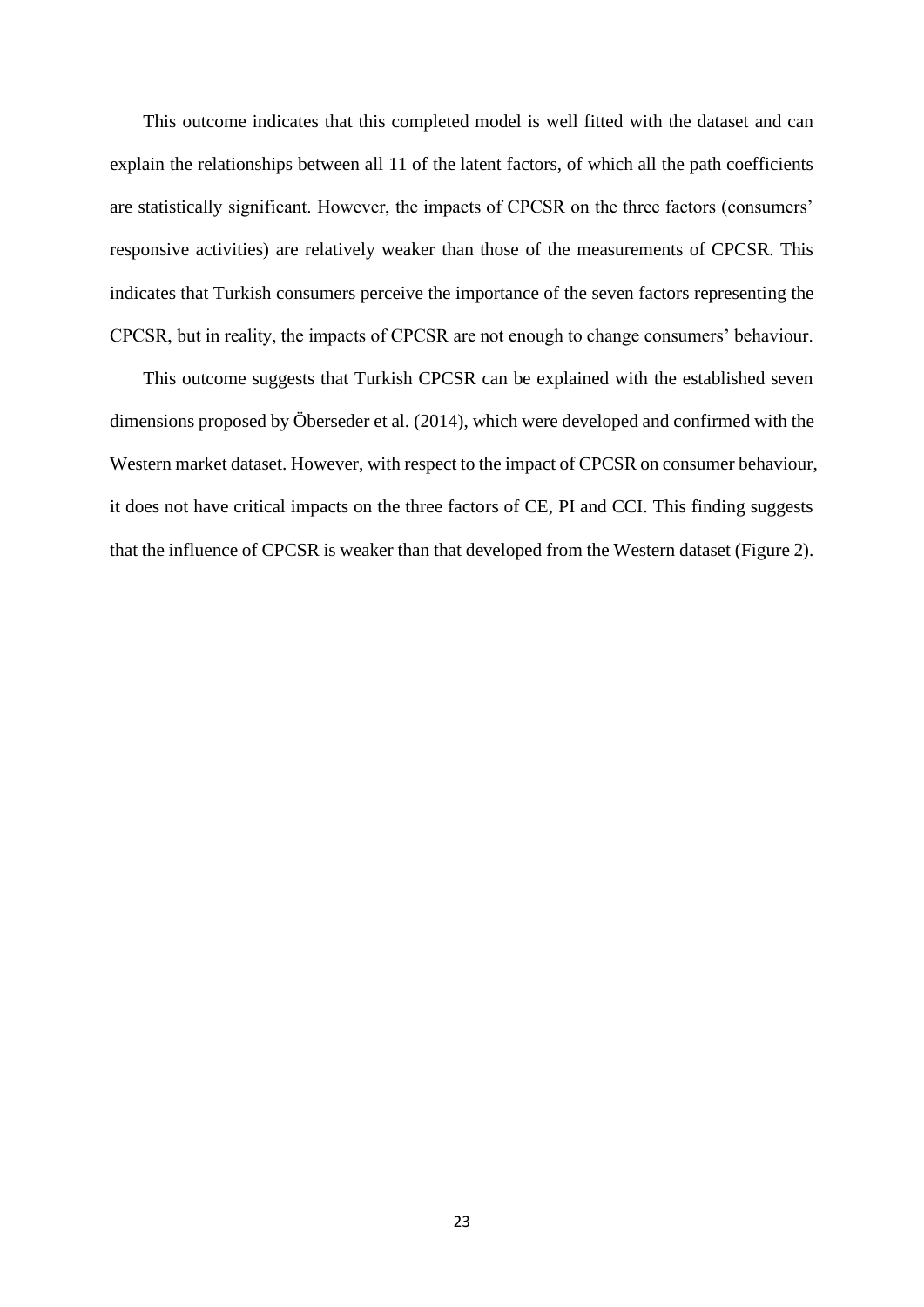

**Figure 2 SEM results**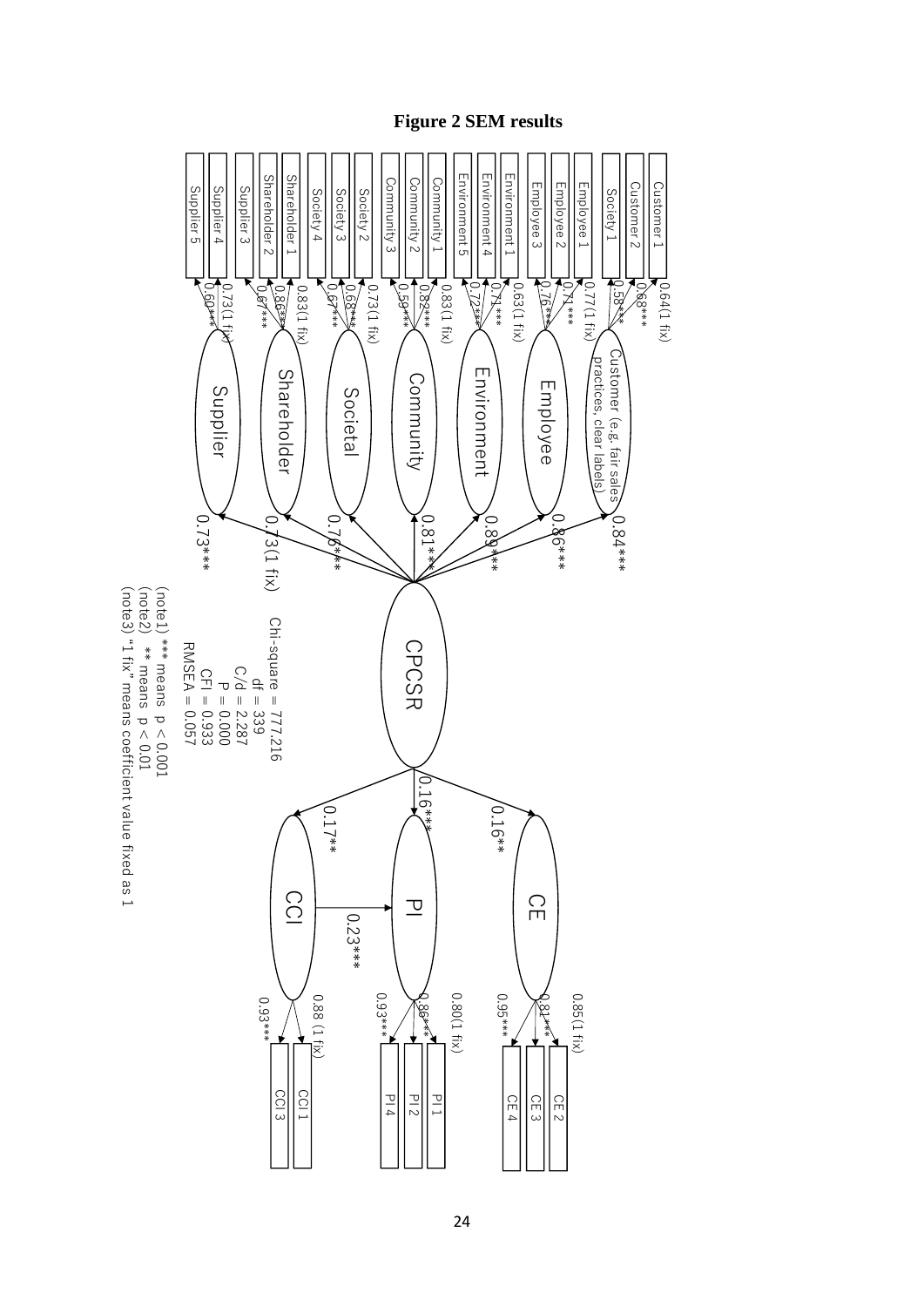| Table 8 A summary of the SEM analysis |      |              |                                           |         |  |  |  |
|---------------------------------------|------|--------------|-------------------------------------------|---------|--|--|--|
| To                                    |      | From         | <b>Standardized Regression</b><br>Weights | p       |  |  |  |
| <b>CCI</b>                            | <--- | <b>CPCSR</b> | 0.165                                     | 0.002   |  |  |  |
| Supplier                              | <--- | <b>CPCSR</b> | 0.728                                     | ***     |  |  |  |
| Customer                              | <--- | <b>CPCSR</b> | 0.842                                     | ***     |  |  |  |
| Environment                           | <--- | <b>CPCSR</b> | 0.893                                     | ***     |  |  |  |
| Shareholder                           | <--- | <b>CPCSR</b> | 0.733                                     | $1$ fix |  |  |  |
| Employee                              | <--- | <b>CPCSR</b> | 0.862                                     | ***     |  |  |  |
| Societal                              | <--- | <b>CPCSR</b> | 0.759                                     | ***     |  |  |  |
| Community                             | <--- | <b>CPCSR</b> | 0.805                                     | ***     |  |  |  |
| <b>CE</b>                             | <--- | <b>CPCSR</b> | 0.161                                     | 0.001   |  |  |  |
| PI                                    | <--- | <b>CPCSR</b> | 0.161                                     | 0.002   |  |  |  |
| Shareholder1                          | <--- | Shareholder  | 0.833                                     | $1$ fix |  |  |  |
| Shareholder <sub>2</sub>              | <--- | Shareholder  | 0.864                                     | ***     |  |  |  |
| Supplier3                             | <--- | Shareholder  | 0.665                                     | ***     |  |  |  |
| Employee1                             | <--- | Employee     | 0.768                                     | $1$ fix |  |  |  |
| Employee2                             | <--- | Employee     | 0.712                                     | ***     |  |  |  |
| Employee3                             | <--- | Employee     | 0.756                                     | ***     |  |  |  |
| Societal <sub>2</sub>                 | <--- | Societal     | 0.730                                     | $1$ fix |  |  |  |
| Societal3                             | <--- | Societal     | 0.678                                     | ***     |  |  |  |
| Societal4                             | <--- | Societal     | 0.673                                     | ***     |  |  |  |
| Environment5                          | <--- | Environment  | 0.714                                     | ***     |  |  |  |
| Environment4                          | <--- | Environment  | 0.706                                     | ***     |  |  |  |
| Environment1                          | <--- | Environment  | 0.634                                     | $1$ fix |  |  |  |
| Community1                            | <--- | Community    | 0.828                                     | $1$ fix |  |  |  |
| Community2                            | <--- | Community    | 0.820                                     | ***     |  |  |  |
| Community3                            | <--- | Community    | 0.593                                     | ***     |  |  |  |
| Societal1                             | <--- | Customer     | 0.582                                     | ***     |  |  |  |
| Customer <sub>2</sub>                 | <--- | Customer     | 0.682                                     | ***     |  |  |  |
| Customer1                             | <--- | Customer     | 0.643                                     | $1$ fix |  |  |  |
| Supplier <sub>5</sub>                 | <--- | Supplier     | 0.600                                     | ***     |  |  |  |
| Supplier4                             | <--- | Supplier     | 0.725                                     | $1$ fix |  |  |  |
| CE4                                   | <--- | CE           | 0.953                                     | $***$   |  |  |  |
| CE3                                   | <--- | CE           | 0.812                                     | ***     |  |  |  |
| CE <sub>2</sub>                       | <--- | CE           | 0.854                                     | $1$ fix |  |  |  |
| PI <sub>4</sub>                       | <--- | PI           | 0.926                                     | $***$   |  |  |  |
| PI <sub>2</sub>                       | <--- | PI           | 0.857                                     | ***     |  |  |  |
| PI1                                   | <--- | PI           | 0.803                                     | $1$ fix |  |  |  |
| CCI <sub>3</sub>                      | <--- | <b>CCI</b>   | 0.931                                     | $***$   |  |  |  |
| CCI1                                  | <--- | <b>CCI</b>   | 0.885                                     | $1$ fix |  |  |  |

\*\*\* means  $p<0.001$ 

# Discussion

As Öberseder et al. (2014) proposed, CPCSR can be categorised into seven measurements: customer, employee, environment, community, societal, shareholder and supplier. The impacts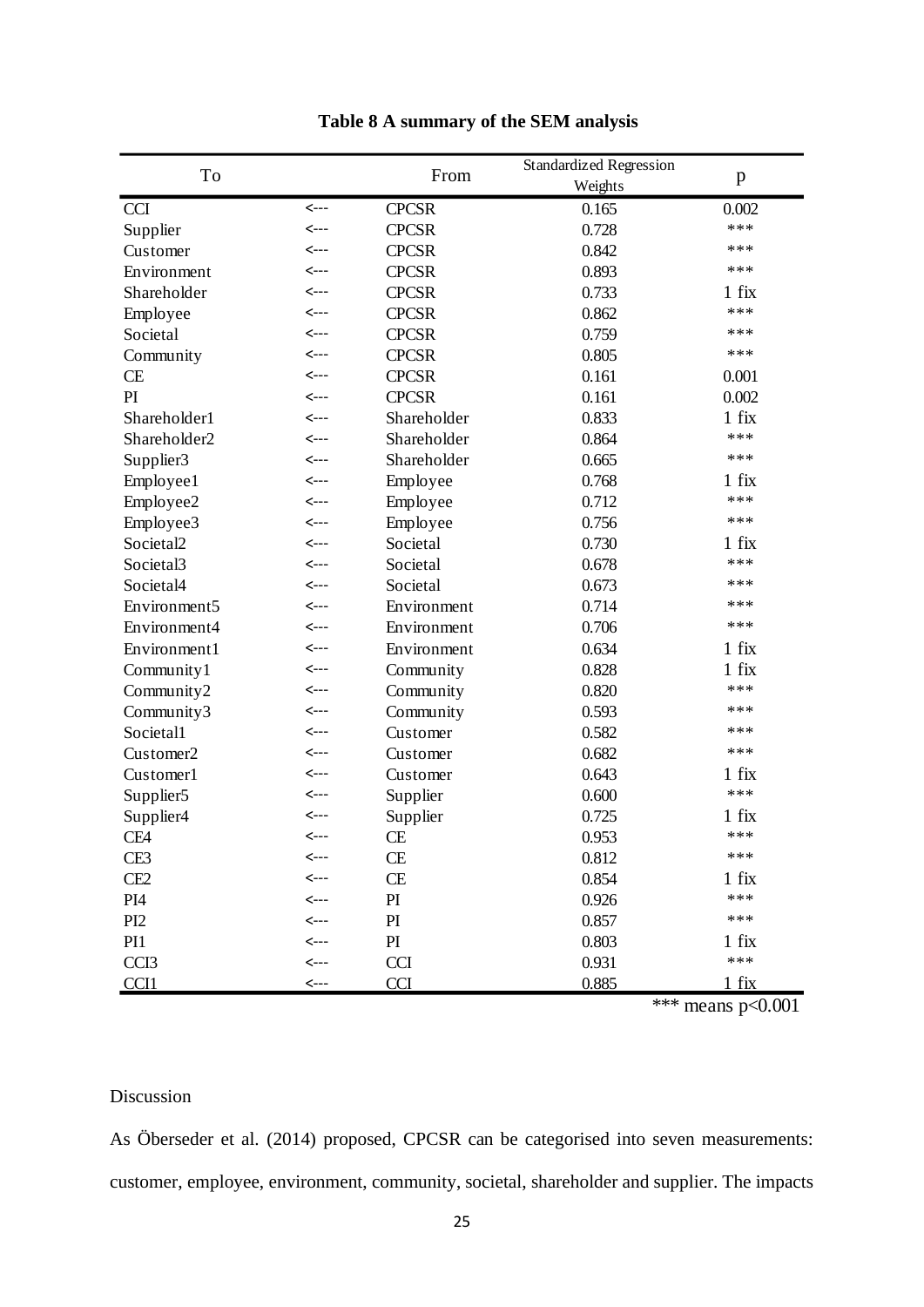of all these measurements are high enough to have a significant impact on CPCSR. As Figure 2 shows, the model developed fitted well with the dataset (CFI = .933), which also indicates that the measurements of this model explain Turkish CPCSR well. Therefore, it is useful to provide the analytical instrument with these measurements for marketers and researchers.

The model from Öberseder et al. (2014) was developed and validated with a dataset attained from Austrian consumers (p. 109). Therefore, the main aim of this study has been to investigate and discuss the applicability of the proposed model, developed with Western consumers' perceptions, on consumer perceptions and behaviours in the emerging market context (Turkish consumers).

The outcome of the analysis suggests that Turkish consumers also perceive the CPCSR dimensions proposed in the model, but their CPCSR does not necessarily have significant impacts on their consumption behaviour (i.e. CPCSR does not have a strong influence on consumer behaviour). Even though the fitting index (CFI = .933; RMSEA = .057) indicates a reasonably acceptable level, similar to the outcome of the original study (CFI = .93; RMSEA = .056), our study has revealed significantly lower impacts of CPCSR on consumer behaviour. The results of Öberseder et al. (2014) showed a significant relationship between CPCSR and three behavioural factors: CPCSR  $\gg$  CE = .76<sup>\*</sup>\*; CPCSR  $\gg$  PI = .56<sup>\*</sup>; CPCSR  $\gg$  CCI = .64\*\*; CCI >> PI = .73\*\*. Our study, on the other hand, shows a much lower impact on all relationships:  $CPCSR \gg CE = .16**$ ;  $CPCSR \gg PI = .16***$ ;  $CPCSR \gg CCI = .17**$ ; CCI  $>> PI = .23***$ .

This research outcome does not only validate that the original model developed by Öberseder et al. (2014) can be applied to datasets from a different market, but also demonstrates different reactions to firms' CSR activities in the emerging market context.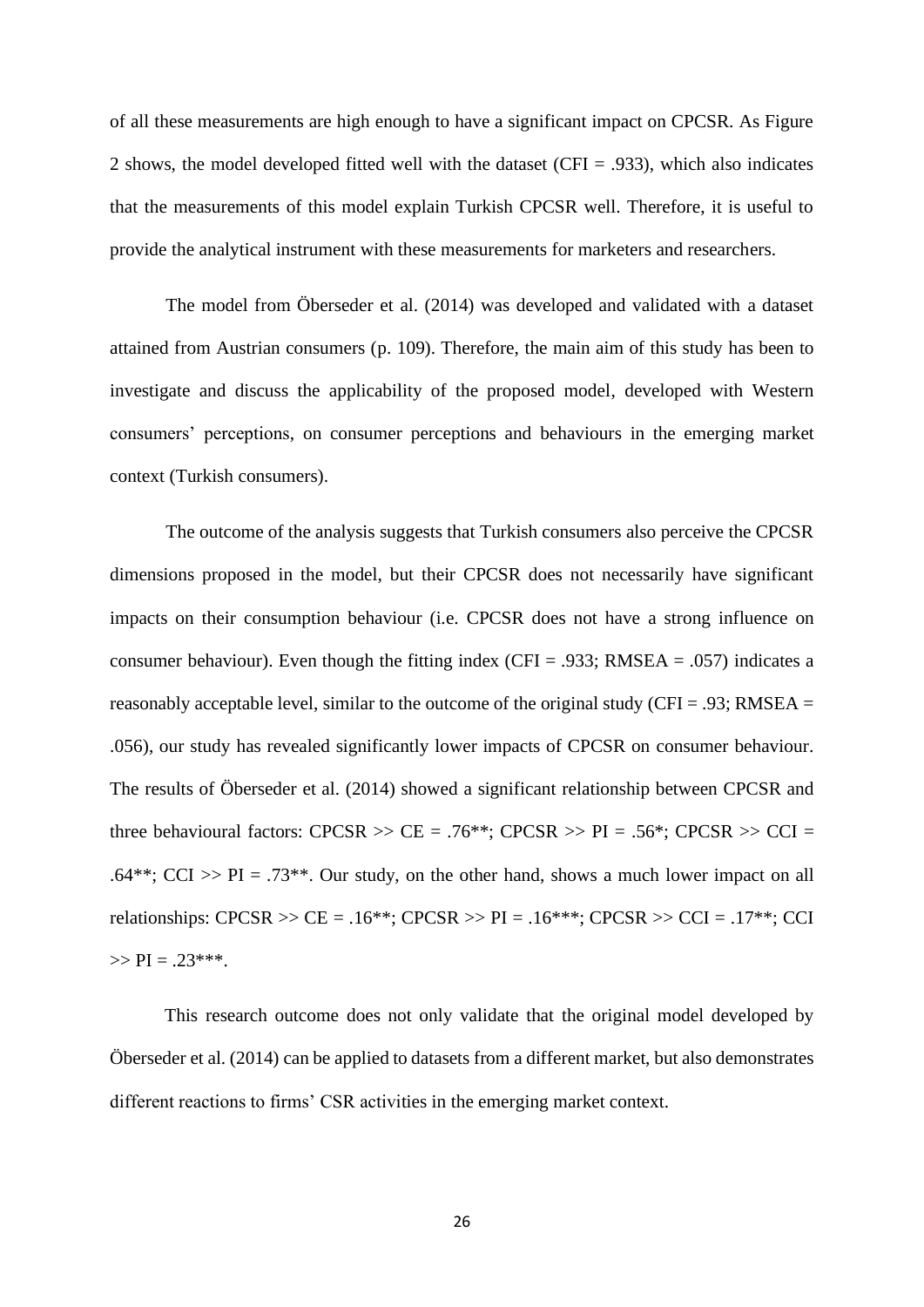Turkey is one of the emerging markets that has the potential for further expansion, and this attracts researchers' interests; the practical implications of this study for both marketers and researchers pertain to meeting the demands of Turkish consumers (Dincer et al., 2007; Eren-Erdoğmuş, 2014). The developed conceptual model with measurements can also contribute to the enhancement of discussions on other emerging markets. How to stimulate and activate consumers' CSR perception and behaviour is on the current social and economic agenda; therefore, studies in this field should be led with a clear intention by researchers.

# **CONCLUSION**

# Contributions to theory and practices

Despite its long history, CSR only became popular among researchers after the 1950s. The majority of the formal writing about CSR arrived in approximately the last 60 years. However, there was not sufficient empirical research investigating the relationships between consumer perception and CSR activities, and most of the research has been conducted mainly in developed countries to develop implications for businesses. CPCSR can differ from culture to culture and from developed to developing countries. Because of this, an empirical inquiry was conducted among Turkish consumers to describe their perception of and reaction towards CSR activities.

It has been found that the impact of CPCSR on consumer behaviour is not critical, although the path coefficients are all significant. This implies that Turkish consumers perceive CSR values and understand the importance of CSR dimensions. However, the impacts of CPCSR on three behavioural dimensions, CE, PI and CCI, are very low (0.16 and 0.17). This could be a snapshot of the current situation of an emerging market such as Turkey, which could change as time goes by. This finding differs from the outcome of the study by Öberseder et al. (2014), which was developed from a Western context and discussed the stronger impact of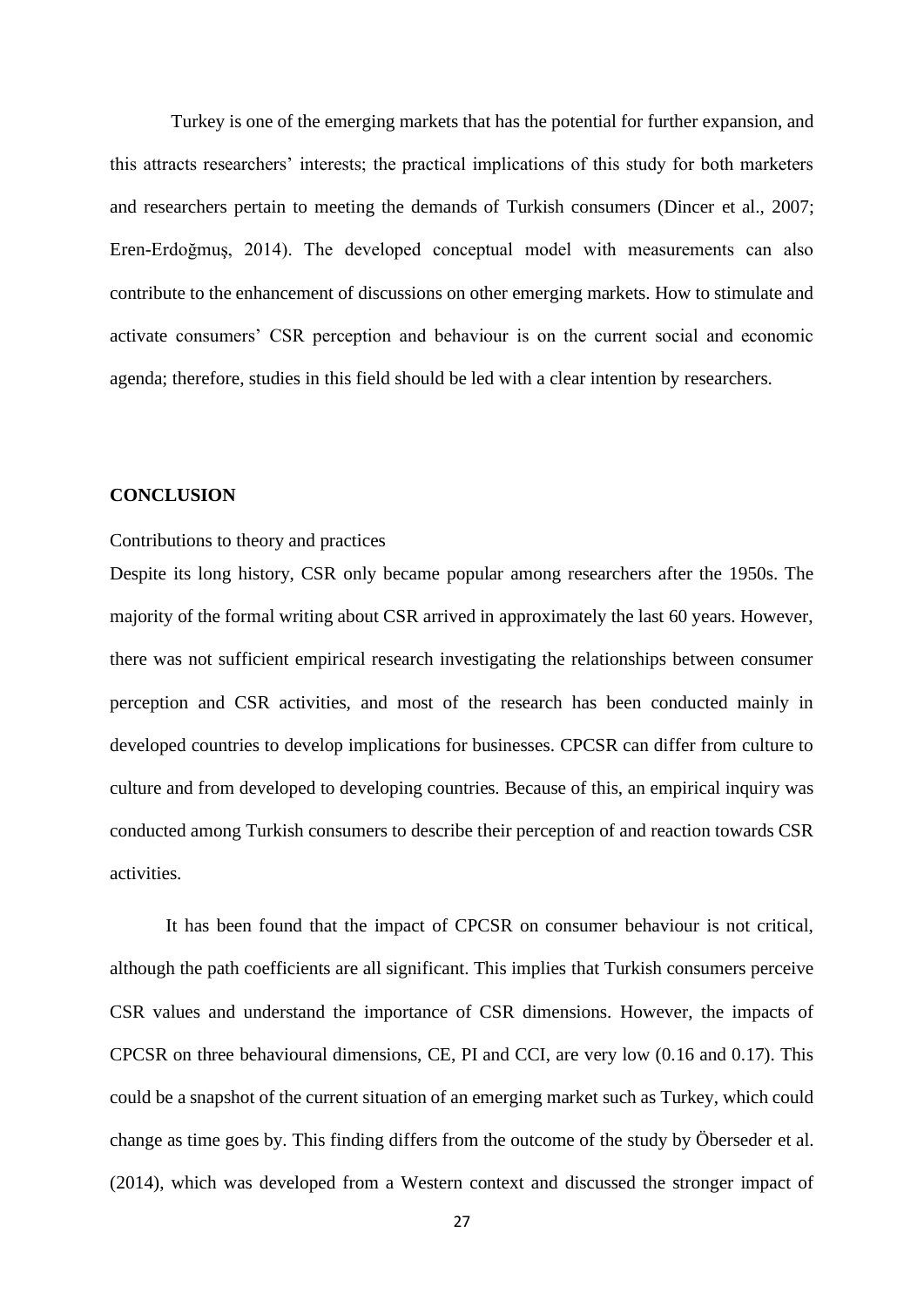CPCSR on consumer behaviour. The findings of the present study suggest that consumer behaviour in emerging markets have a different landscape. This needs to be investigated further to develop more actionable implications for researchers and relevant strategies in the field of study. As Hassan et al. (2013) discussed, uncertainty in ethical consumer choice should be investigated in detail in a context-based way to develop actionable implications for each case with different backgrounds and market cultures.

## Limitations

This study aimed to investigate CPCSR based on survey data collected from the Turkish market. As Turkey is an emerging market, the findings of this study can provide clear implications for further research in other emerging markets. Even with the potential contributions to both theories and practices, this study is limited to analysis of data collected only from Turkey. The authors acknowledge the necessity to conduct further research with various datasets from different countries. As Arli and Pekerti (2017) discussed, cross-cultural comparisons of CPCSR and behavioural responses should be further investigated; this is another acknowledged limitation of the present study, as the impact of religious and other cultural values is missing.

### Recommendations for future study

The developed model needs to be validated with measurements that can enable researchers and practitioners to design holistic CSR strategies for companies. CSR is a critical concept whose impact will increase in the future as an important aspect of business ethics in the twenty-first century. It is the responsibility of researchers and social scientists to investigate this topic in order to contribute to the sustainability of businesses.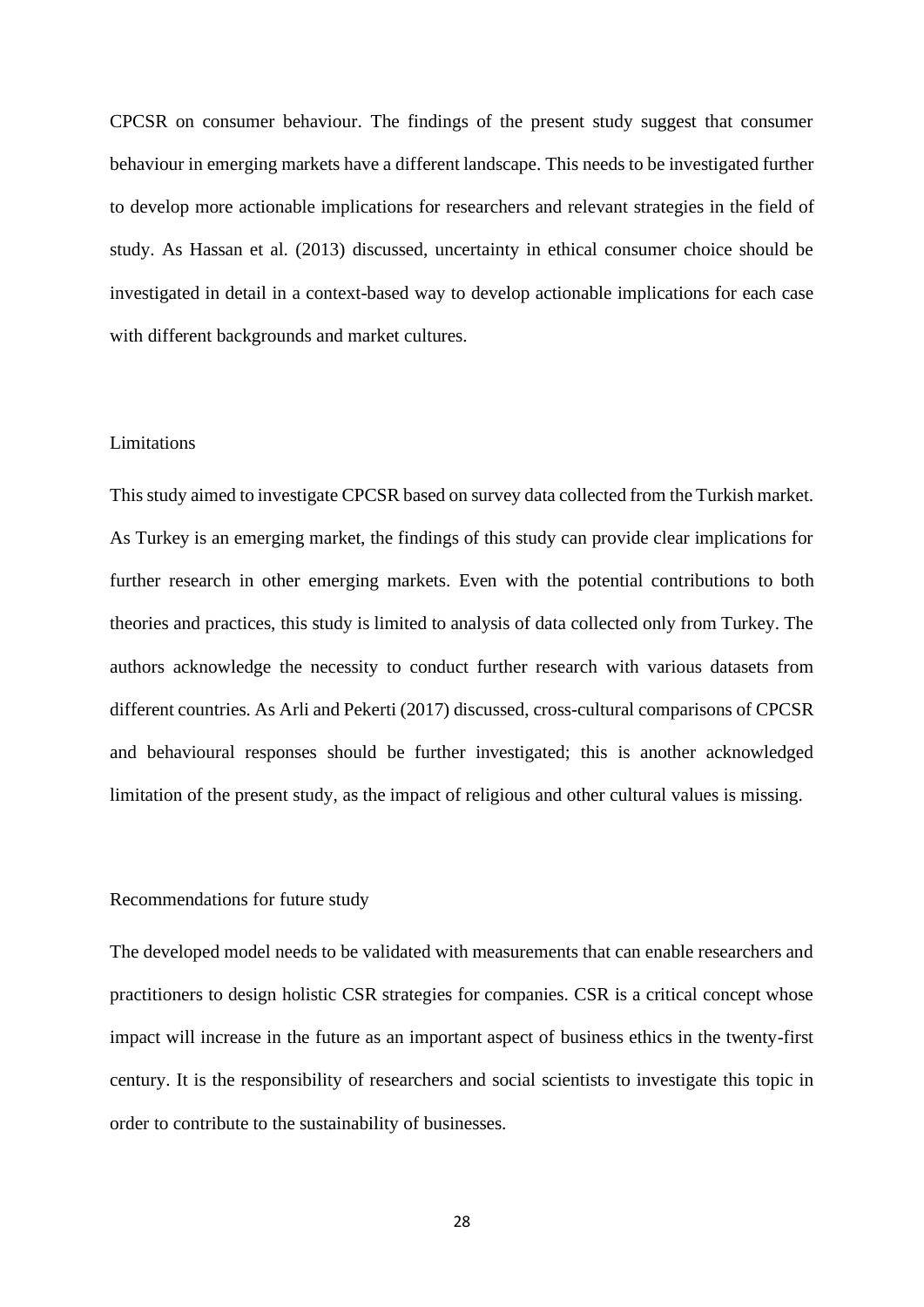To develop more actionable recommendations for businesses, a microscopic approach focusing on the demographic details of the samples, such as gender, age and residential location, is required. To develop a marketing strategy that would attract consumers to the CSR activities of enterprises, more precise tendencies and key antecedents of the targeted clusters should be understood and proposed. This type of research approach will enhance the value of the present study which is inevitable to support sustainable business development.

# **References**

- Abdul-Muhmin, A.G. (2007). Exploring consumers' willingness to be environmentally friendly. *International Journal of Consumer Studies,* 31, 237–247. doi: 10.1111/j.1470- 6431.2006.00528.x
- Alvarado-Herrera1, A., Bigne, E., Aldas-Manzano, J. & Curras-Perez, R. (2015). A Scale for Measuring Consumer Perceptions of Corporate Social Responsibility Following the Sustainable Development Paradigm. *Journal of Business Ethics,* 140(2), 243-262. doi: 10.1007/s10551-015-2654-9
- Arli, A.I. & Lasmono, H.K. (2009). Consumers' perception of corporate social responsibility in a developing country. *International Journal of Consumer Studies,* 34(1), 46-51. doi: 10.1111/j.1470-6431.2009.00824.x
- Arli, D., & Pekerti, A. (2017). Who is more ethical? Cross‐cultural comparison of consumer ethics between religious and non‐religious consumers. Journal of Consumer Behaviour, 16(1), 82-98. doi: 10.1002/cb.1607

Arndt, M. (2003). *An Ode to the Money-Spinner,* Businessweek, 3825, 22-23.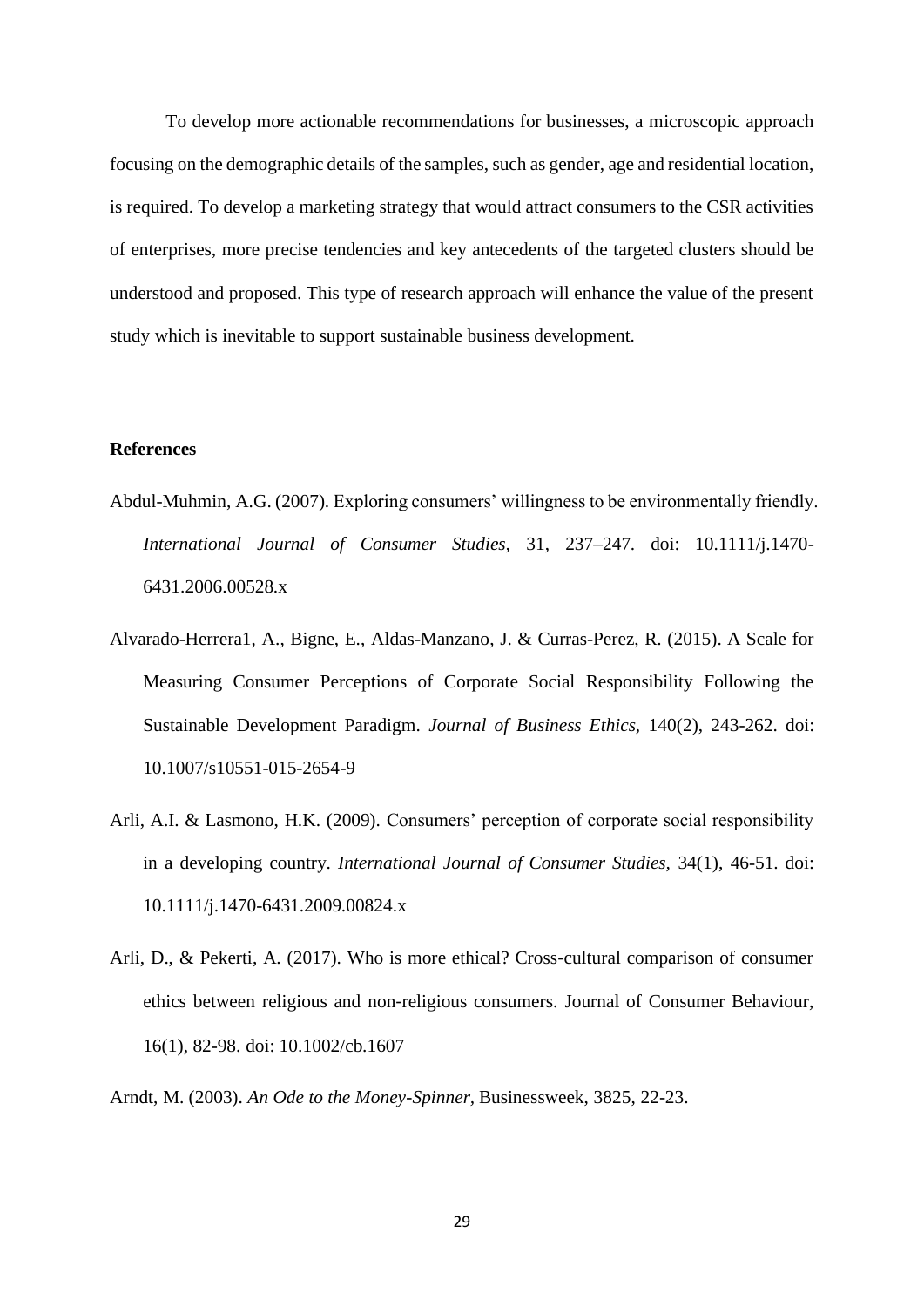- Assiouras, I, Siomkos, G, Skourtis, G. & Koniordos, M. (2011). Consumer Perceptions of Corporate Social Responsibility in the Greek Mobile Telecommunication Industry. *International Journal of Management Cases,* 13(3), 210-216. doi: 10.5848/APBJ.2011.00055
- Barrett, P. (2007). Structural equation modelling: adjudging model fit. *Personality and Individual Differences*, 42, 815–824. doi: 10.1016/j.paid.2006.09.018
- Baskentli, S., Sen, S., Du, S., & Bhattacharya, C. B. (2019). Consumer reactions to corporate social responsibility: The role of CSR domains. *Journal of Business Research,* 95, 502- 513. doi: 10.1016/j.jbusres.2018.07.046
- Brown, T.J. & Dacin, P.A. (1997). The Company and the Product: Corporate Associations and Consumer Product Responses. *Journal of Marketing,* 61(1), 68-84. doi: 10.1177/002224299706100106
- Brunk, K. H. (2010). Reputation building: beyond our control? Inferences in consumers' ethical perception formation. Journal of Consumer Behaviour, 9(4), 275-292. doi: 10.1002/cb.317
- Bryman, A. & Bell, E. (2015). *Business Research Methods. Fourth edition*. Oxford: Oxford University Press
- Carroll, A. B. (1979). A three-dimensional conceptual model of corporate performance. *Academy of management review,* 4(4), 497-505. doi: 10.5465/amr.1979.4498296
- Carroll, A. B. (2008). *A History of Corporate Social Responsibility: Concepts and Practices*. The Oxford Handbook of Corporate Social Responsibility. Oxford: Oxford University Press. doi: 10.1093/oxfordhb/9780199211593.003.0002
- Carroll, A. B. (2016). Carroll's pyramid of CSR: taking another look. *International journal of corporate social responsibility*, 1(1), 3. doi: 10.1186/s40991-016-0004-6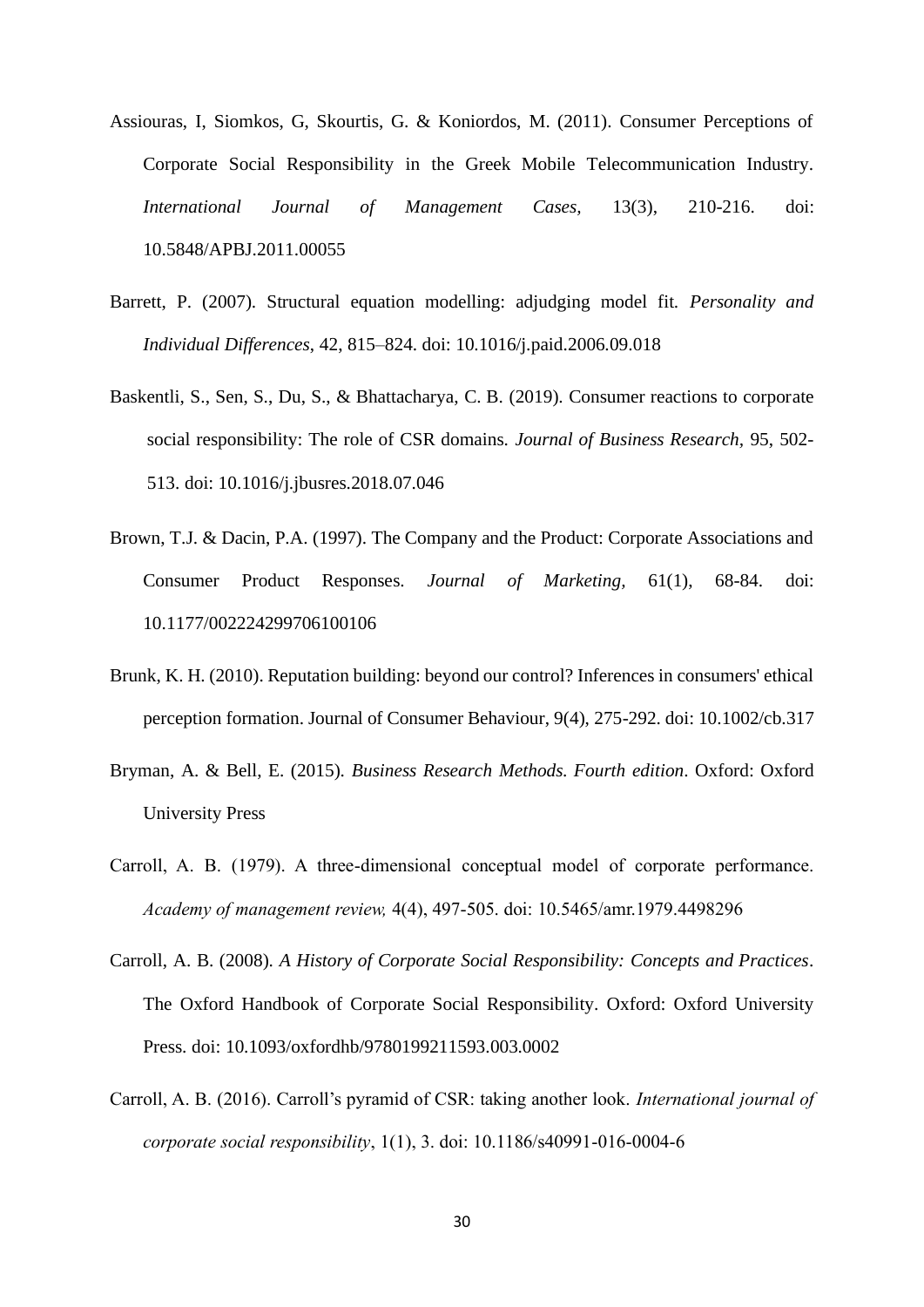- Chu, Shu-C., & Lin, Jhih-S. (2013). Consumers' Perception of Corporate Social Responsibility in the United States and China: A Study of Female Cosmetics Consumers. *International Journal of Strategic Communication,* 7, 43–64. doi: 10.1080/1553118X.2012.711401
- Crane, A. Matten, D. (2010). *Business Ethics. 3rd edition.* Oxford: Oxford University Press.
- Dahlsrud, A. (2008). How corporate social responsibility is defined: an analysis of 37 definitions. *Corporate social responsibility and environmental management*, 15(1), 1-13. doi: 10.1002/csr.132
- Dincer, C. & Dincer, B. (2007). Corporate Social Responsibility: Future Prospects in the Turkish Context. *Social Responsibility Journal,* 3(3), 44-49. doi: 10.1108/17471110710835572
- Du, S., Bhattacharya, C.B. & Sen, S. (2007). Maximizing Business Returns to Corporate Social Responsibility (CSR): The Role of CSR Communication. *International Journal of Management Reviews,* 12(1), 8-19. doi: 10.1111/j.1468-2370.2009.00276.x
- Du, S., Bhattacharya, C.B. & Sen, S. (2007). Reaping relational rewards from corporate social responsibility: The role of competitive positioning. *International Journal of Research in Marketing,* 24, 224–241. doi: 10.1016/j.ijresmar.2007.01.001
- Eren-Erdoğmuş, İ., Çobanoğlu, E., & Öğüt, B. (2014). Success in philanthropic corporate social responsibility: The case of Turkey. *In A. Yuksel Mermod & S. O. Idowu (Eds.), Corporate social responsibility in the global business world,* 271–286. doi: 10.1007/978-3-642- 37620-7\_16
- European Commission (2011). A renewed EU strategy 2011–14 for corporate social responsibility. Available from: [http://www.europarl.europa.eu/meetdocs/2009\\_2014/documents/com/com\\_com\(2011\)06](http://www.europarl.europa.eu/meetdocs/2009_2014/documents/com/com_com(2011)0681_/com_com(2011)0681_en.pdf) [81\\_/com\\_com\(2011\)0681\\_en.pdf](http://www.europarl.europa.eu/meetdocs/2009_2014/documents/com/com_com(2011)0681_/com_com(2011)0681_en.pdf) [Accessed 1 June 2020]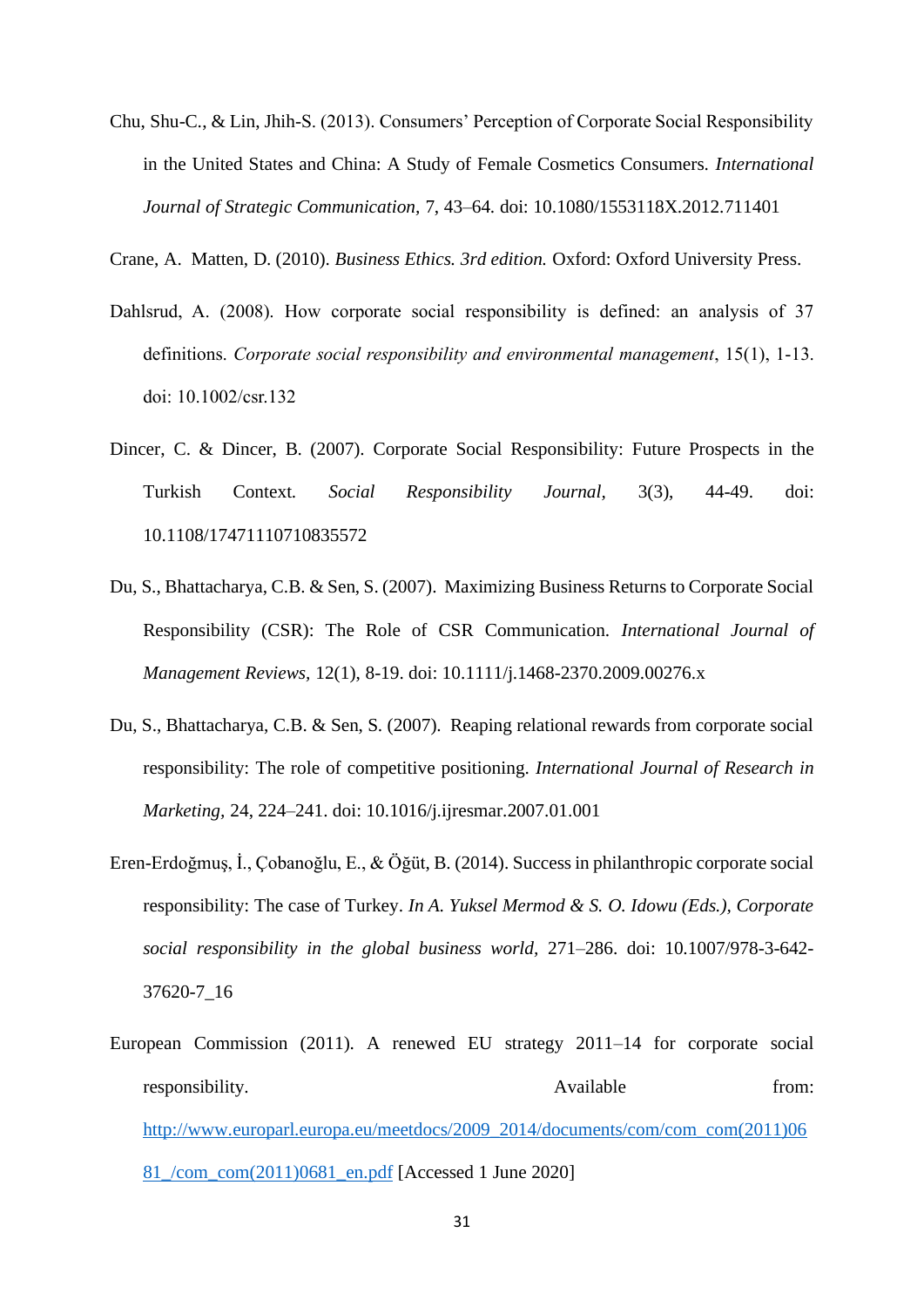- Fan, X., Thompson, B., & Wang, L. (1999). Effects of sample size, estimation methods, and model specification on structural equations modeling fit indexes. *Structural Equation Modeling,* 16(1), 56–83. doi: 10.1080/10705519909540119
- Goswami, P. (2008) Is the urban Indian consumer ready for clothing with eco-labels?. *International Journal of Consumer Studies,* 32, 438–446. doi: 10.1111/j.1470- 6431.2008.00716.x
- Green, T. & Peloza, J. (2014). How do consumers infer corporate social responsibility? The role of organisation size. *Journal of Consumer Behaviour,* 13(4), 282-293. doi: 10.1002/cb.1466
- Gupta, M. & Hodges, N. (2012). Corporate social responsibility in the apparel industry: An exploration of Indian consumers' perceptions and expectations. *Journal of Fashion Marketing and Management: An International Journal,* 16(2), 216-233. doi: 10.1108/13612021211222833
- Hair, J. F., Jr., Black, W. C., Babin, B. J., & Anderson, R. E. (2010). *Multivariate data analysis.* Upper Saddle River, NJ: Prentice Hall.
- Handy, C. (2002). What's a Business For?, *Harvard Business Review,* 80(12), 49-56. doi: 10.1111/1467-8616.00192
- Harrison, D. E., Ferrell, O. C., Ferrell, L., & Hair Jr, J. F. (2019). Corporate social responsibility and business ethics: conceptualization, scale development and validation. *Journal of Product & Brand Management.* doi: 10.1108/JPBM-11-2018-2113
- Hassan, L., Shaw, D., Shiu, E., Walsh, G., & Parry, S. (2013). Uncertainty in ethical consumer choice: a conceptual model. Journal of Consumer Behaviour, 12(3), 182-193. doi: 10.1002/cb.1409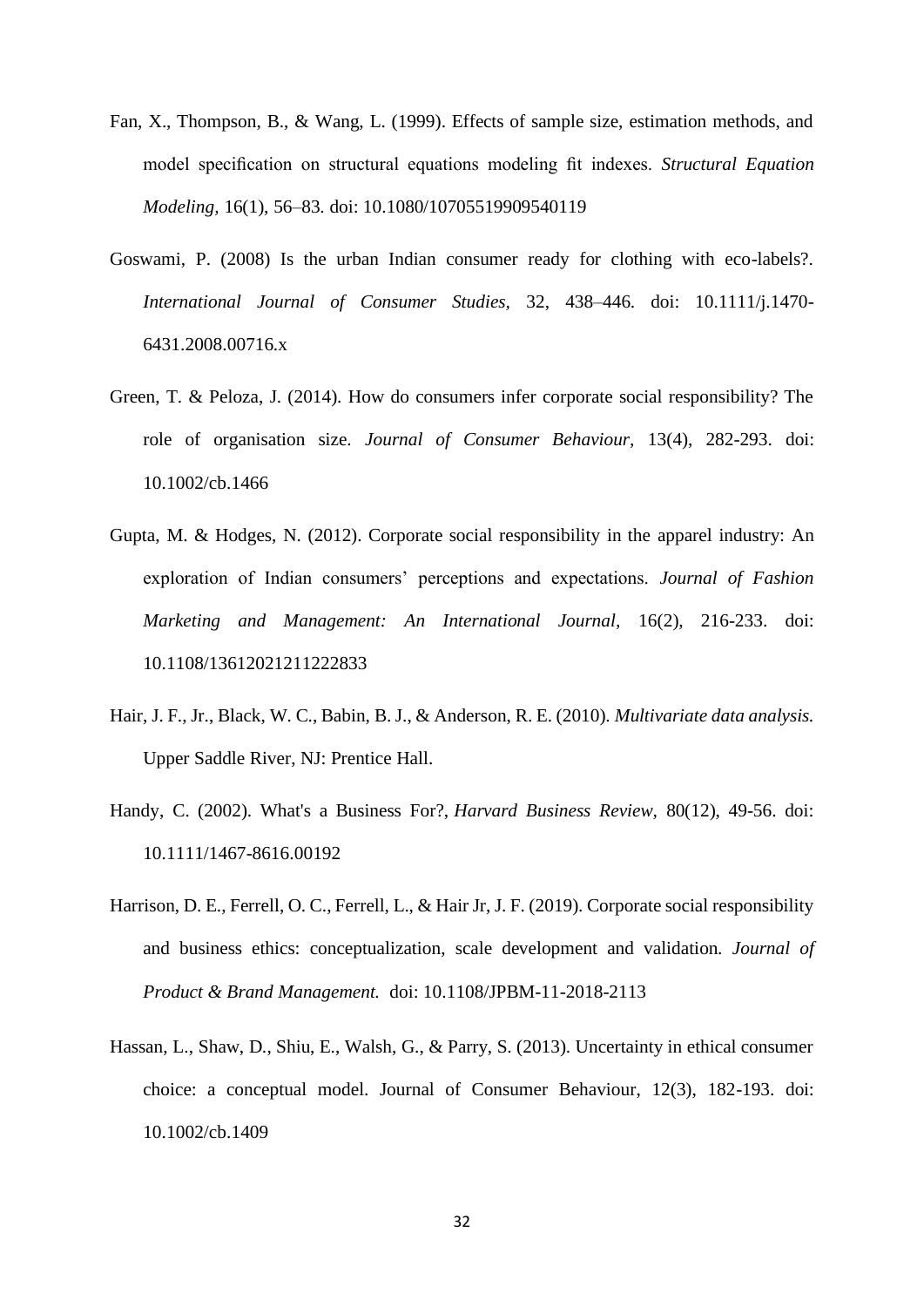Hochschild, A. (2005). *How the British Inspired Dr. King's Dream*. New York Times. Available from:

http://www.nytimes.com/2005/01/17/opinion/how-the-british-inspired-dr-kingsdream.html?\_r=0 [Accessed 5 May 2020].

- Hur, W. M., Moon, T. W., & Kim, H. (2020). When and how does customer engagement in CSR initiatives lead to greater CSR participation? The role of CSR credibility and customer–company identification. *Corporate Social Responsibility and Environmental Management.* doi: 10.1002/csr.1933
- Jarvis, C. B., Mackenzie, S. B., Podsakoff, P. M., Mick, D. G., & Bearden, W. O. (2003). A critical review of construct indicators and measurement model misspecification in marketing and consumer research. *Journal of Consumer Research,* 30(2), 199–218. doi: 10.1086/376806
- Joo, S., Miller, E. G., & Fink, J. S. (2019). Consumer evaluations of CSR authenticity: Development and validation of a multidimensional CSR authenticity scale. *Journal of Business Research*, 98, 236-249. doi: 10.1016/j.jbusres.2019.01.060
- Joshi, A., Kale, S., Chandel, S. and Pal, D. (2015). Likert Scale: Explored and Explained. *British Journal of Applied Science & Technology*, 7 (4), 396-403. doi: 10.9734/BJAST/2015/14975
- Kalwani, S., & Mahesh, J. (2020). Trends in Organizational Behavior: A Systematic Review and Research Directions. *Journal of Business & Management*, 26(1), 40-78.
- Karem Kolkailah, S., Abou Aish, E., & El Bassiouny, N. (2012). The impact of corporate social responsibility initiatives on consumers' behavioural intentions in the Egyptian market. *International Journal of Consumer Studies*, 36(4), 369-384.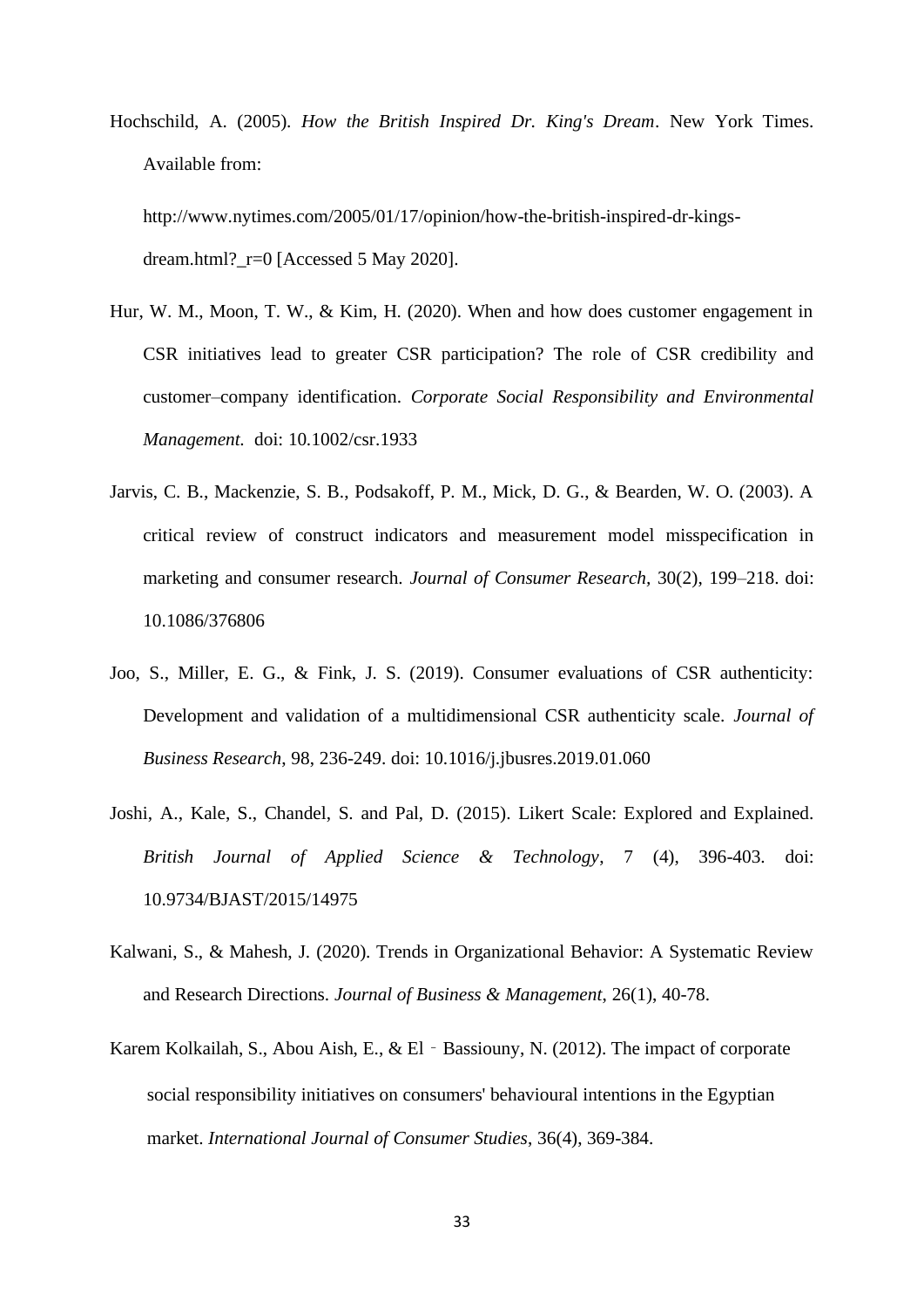- Kim, H., Lee, S. H., & Yang, K. (2015). The heuristic-systemic model of sustainability stewardship: facilitating sustainability values, beliefs and practices with corporate social responsibility drives and eco-labels/indices. *International Journal of Consumer Studies,* 39, 249–260. doi: 10.1111/ijcs.12173
- MacKenzie, S. B., Podsakoff, P. M., & Jarvis, C. B. (2005). The problem of measurement model misspecification in behavioral and organizational research and some recommended solutions. *Journal of Applied Psychology,* 90(4), 710–730. doi: 10.1037/0021- 9010.90.4.710
- Magnusson, P., Westjohn, S. A. & Zdravkovic, S. (2011). What? I thought Samsung was Japanese": accurate or not, perceived country of origin matters. *International Marketing Review,* 28(5), 454 – 472. doi: 10.1108/02651331111167589
- Maignan, I. (2001). Consumers' Perceptions of Corporate Social Responsibilities: A Cross-Cultural Comparison. *Journal of Business Ethics,* 30(1), 57-72. doi: 10.1023/A:1006433928640
- Maignan, I. & Ferrell, O.C. (2004). Corporate Social Responsibility and Marketing: An Integrative Framework. *Journal of the Academy of Marketing Science,* 32(1), 3-19. doi: 10.1177/0092070303258971
- Mcquitty, S. & Wolf, M. (2013). Structural Equation Modeling: A Practical Introduction. *Journal of African Business,* 14(1), 58-69. doi: 10.1080/15228916.2013.765325
- Moratis, L. (2016). Out of the ordinary? Appraising ISO 26000's CSR definition. *International Journal of Law and Management.* doi: 10.1108/IJLMA-12-2014-0064
- Moratis, L., & Cochius, T. (2017). *ISO 26000: The business guide to the new standard on social responsibility*. Routledge. doi: 10.4324/9781351278843

Nalband, N. A., & Kelabi, S. A. (2014). Redesigning Carroll's CSR pyramid model. *Journal of*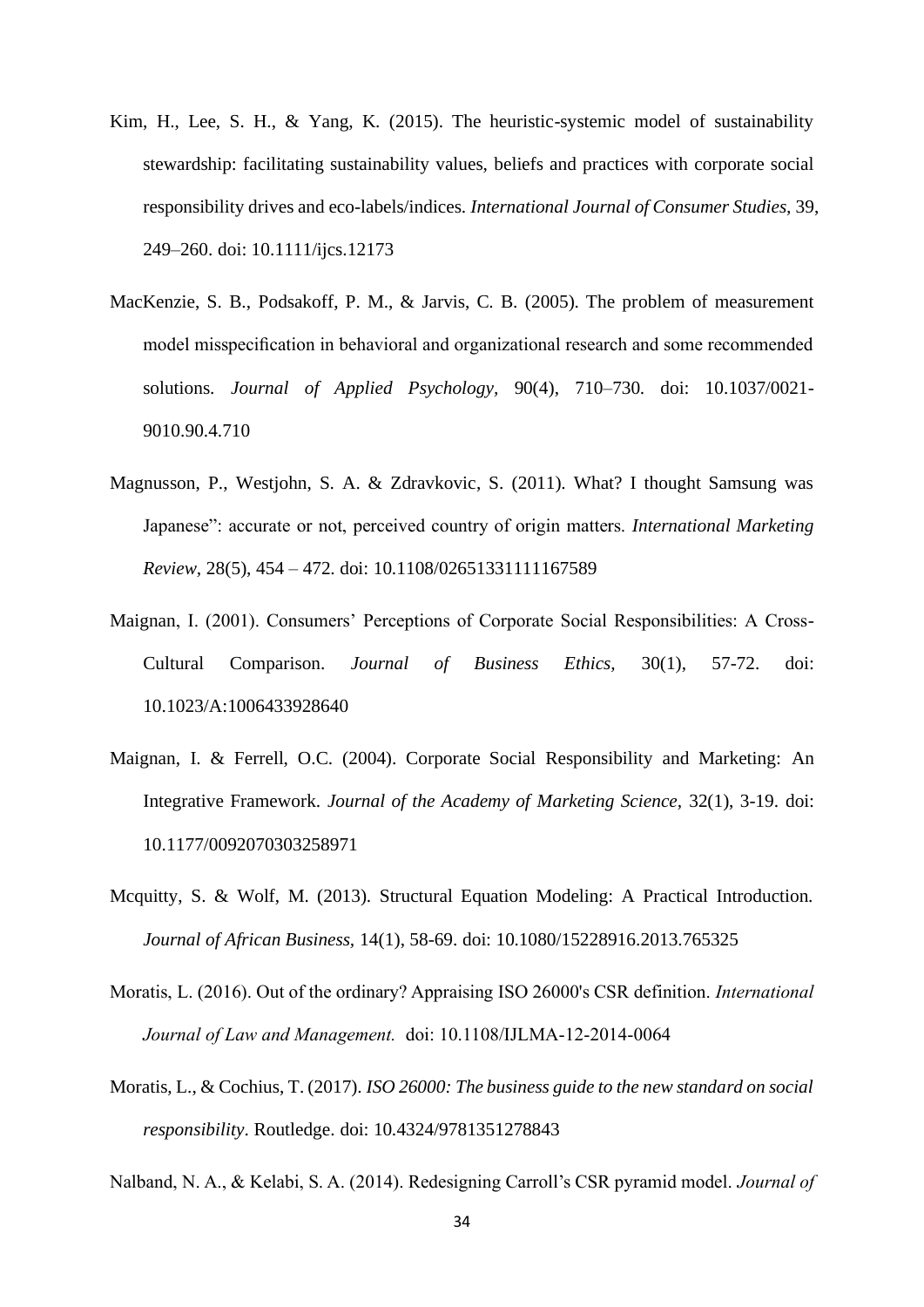*Advanced Management Science,* 2(3). doi: 10.12720/joams.2.3.236-239

- Nguyen, N., & Pervan, S. (2020). Retailer corporate social responsibility and consumer citizenship behavior: The mediating roles of perceived consumer effectiveness and consumer trust. *Journal of Retailing and Consumer Services*, 55, 102082. doi: 10.1016/j.jretconser.2020.102082
- Öberseder, M., Bodo B. Schlegelmilch, B.B., Murphy, P.E. & Gruber, V. (2014). Consumers' Perceptions of Corporate Social Responsibility: Scale Development and Validation. *Journal of Business Ethics,* 124, 101-115. doi: 10.1007/s10551-013-1787-y
- O'Connor, M., & Spangenberg, J. H. (2008). A methodology for CSR reporting: assuring a representative diversity of indicators across stakeholders, scales, sites and performance issues. *Journal of Cleaner Production*, 16(13), 1399-1415. doi: 10.1016/j.jclepro.2007.08.005
- Park, J. & Park, M. (2016), "Qualitative versus quantitative research methods: discovery or justification?" *Journal of Marketing Thought*, Vol. 3 No. 1, pp. 1-7.
- Pérez, A., & Del Bosque, I. R. (2013). Measuring CSR image: three studies to develop and to validate a reliable measurement tool. *Journal of business ethics*, 118(2), 265-286. doi: 10.1007/s10551-012-1588-8
- Popa, D. I., & Dabija, D. C. (2019). *ISO 26000: A Brief Literature Review. In ISO 26000-A Standardized View on Corporate Social Responsibility* (pp. 81-92). Springer, Cham. doi: 10.1007/978-3-319-92651-3\_6
- Ramasamy, B. & Yeung, M. (2009). Chinese Consumers' Perception of Corporate Social Responsibility (CSR). *Journal of Business Ethics,* 88, 119-132. doi: 10.1007/s10551-008- 9825-x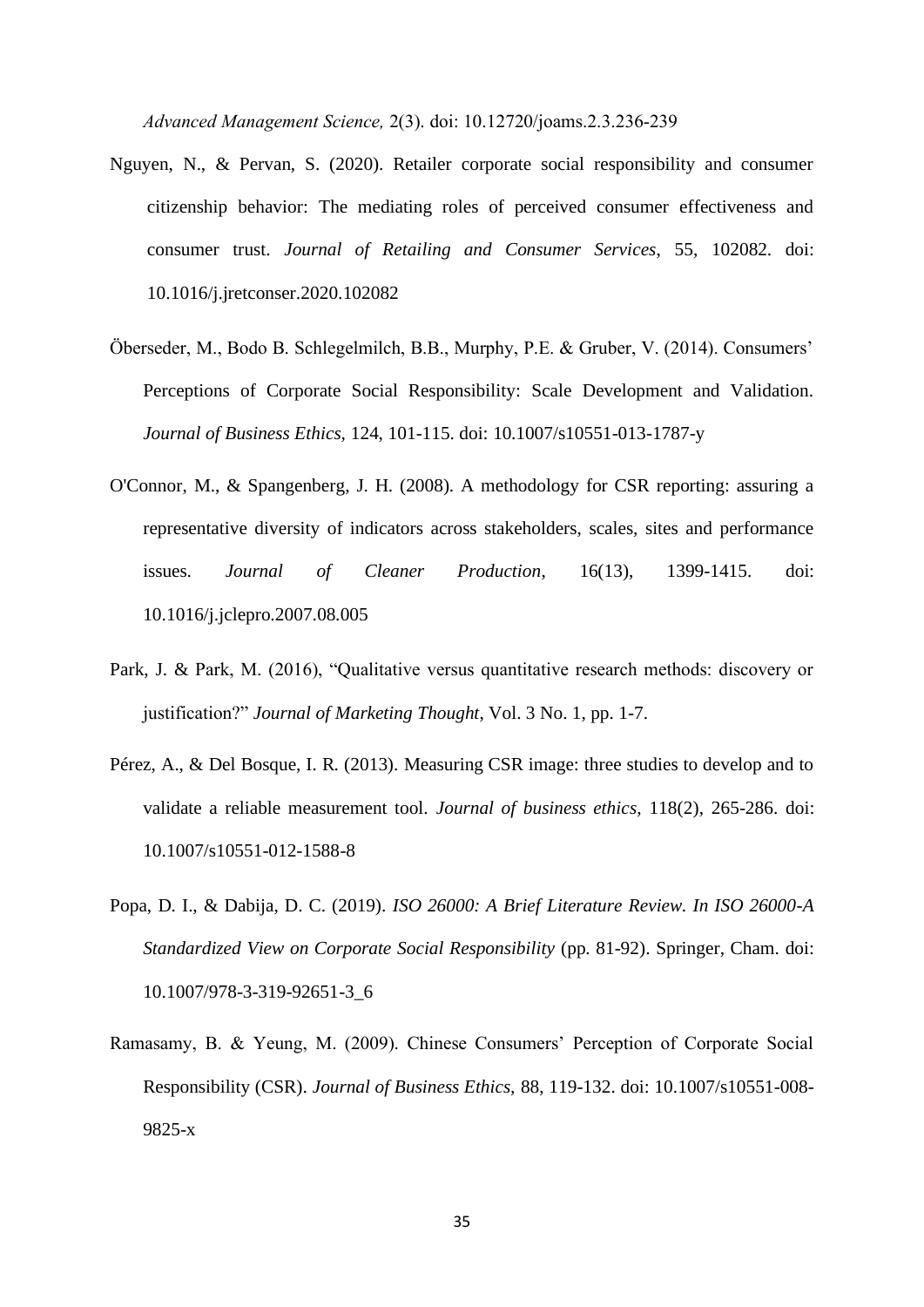- Ritch, E.L. & Schroder, M.J. (2012) Accessing and affording sustainability: the experience of fashion consumption within young families. *International Journal of Consumer Studies,*  36, 203–210. doi: 10.1111/j.1470-6431.2011.01088.x
- Rugimbana, R., Quazzi, A. & Keating, B. (2008). Applying a Consumer Perceptual Measure of Corporate Social Responsibility: A Regional Australian Perspective. *Journal of Corporate Citizenship,* 29 (spring), 61-79. doi: 10.9774/GLEAF.4700.2008.sp.00009
- Saunders, M., Lewis, P., & Thornhill, A. (2019). *Research Methods for Business students*. (8<sup>th</sup> edn.) Harlow.
- Saxton, G. D., Ren, C., & Guo, C. (2020). Responding to Diffused Stakeholders on Social Media: Connective Power and Firm Reactions to CSR-Related Twitter Messages. *Journal of Business Ethics*, 1-24. doi: 10.1007/s10551-020-04472-x
- Schaefer, S. D., Terlutter, R., & Diehl, S. (2020). Talking about CSR matters: employees' perception of and reaction to their company's CSR communication in four different CSR domains. *International Journal of Advertising*, 39(2), 191-212. doi: 10.1080/02650487.2019.1593736.
- Shukla, P. (2008) Marketing Research. Ventus Publishing ApS, Copenhagen.
- Schwartz, M. S., & Carroll, A. B. (2003). Corporate social responsibility: A three-domain approach. *Business ethics quarterly*, 13(4), 503-530. doi: 10.5840/beq200313435
- Sen, S. & Bhattacharya, C.B. (2001). Does Doing Good Always Lead to Doing Better? Consumer Reactions to Corporate Social Responsibility. *Journal of Marketing Research,*  38(2), 225-243. doi: 10.1509/jmkr.38.2.225.18838
- Sen, S., Bhattacharya, C.B. & Korschun, D. (2006). The Role of Corporate Social Responsibility in Strengthening Multiple Stakeholder Relationships: A Field Experiment.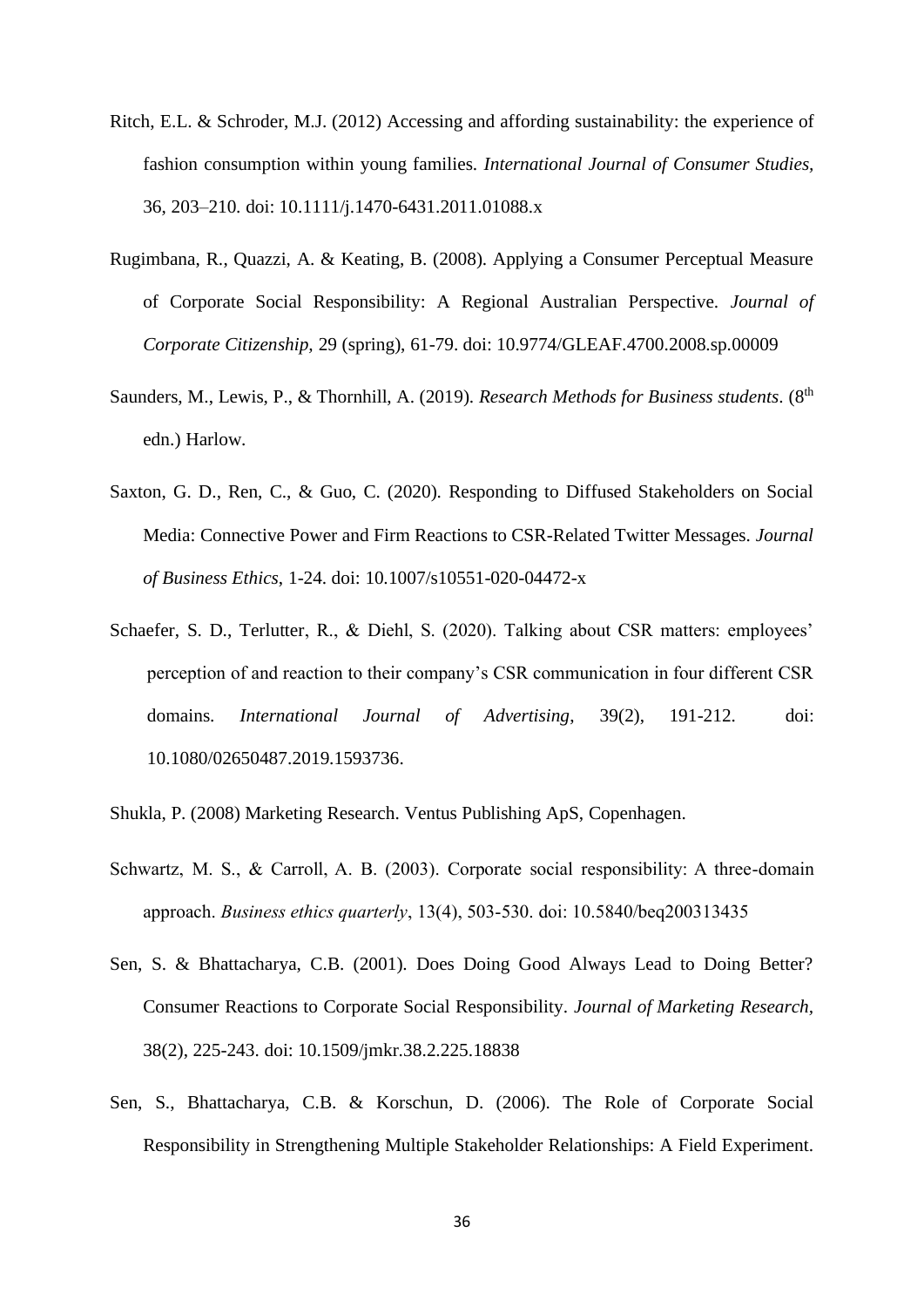*Journal of the Academy of Marketing Science,* 34(2), 158-166. doi: 10.1177/0092070305284978

- Sethi, S. P., Rovenpor, J. L., & Demir, M. (2017). Enhancing the quality of reporting in corporate social responsibility guidance documents: The roles of ISO 26000, global reporting initiative and CSR‐sustainability monitor. *Business and Society Review,* 122(2), 139-163. doi: 10.1111/basr.12113
- Stanaland, A.J., Lwin, M.O. & Murphy, P.E. (2011). Consumer Perceptions of the Antecedents and Consequences of Corporate Social Responsibility. *Journal of Business Ethics,* 102(1), 47-55. doi: 10.1007/s10551-011-0904-z
- Szőcs, I., & Schlegelmilch, B. B. (2020). Embedding CSR in Corporate Strategies. In Rethinking Business Responsibility in a Global Context (pp. 45-60). Springer, Cham.
- Tabachnick, Barbara G. & Fidell, Linda S. (2001). *Using Multivariate Statistics.* Allyn and Bacon, Boston.
- Turker, D. (2009). Measuring Corporate Social Responsibility: A Scale Development Study. *Journal of Business Ethics,* 85(4), 411-427. doi: 10.1007/s10551-008-9780-6
- Visser, W. (2006). Revisiting Carroll's CSR pyramid. *Corporate citizenship in developing countries*, 29-56. doi: 10.9774/GLEAF.4700.2005.su.00007
- United Nations (2015) Transforming our world: the 2030 Agenda for Sustainable Development, Available from: <https://sustainabledevelopment.un.org/post2015/transformingourworld> [Accessed 23 April 2020]
- Weathington, B. L., Cunningham, C.J. & Pittenger, D.J. (2012). *Understanding Business Research.* New Jersey: John Wiley & Sons Inc. doi: 10.1002/9781118342978
- Yamamoto, K. & Onodera, T. (1999). *Structural Equation Modelling by Amos and case analyses.* Kyoto: Nakanishiya Syuppan.